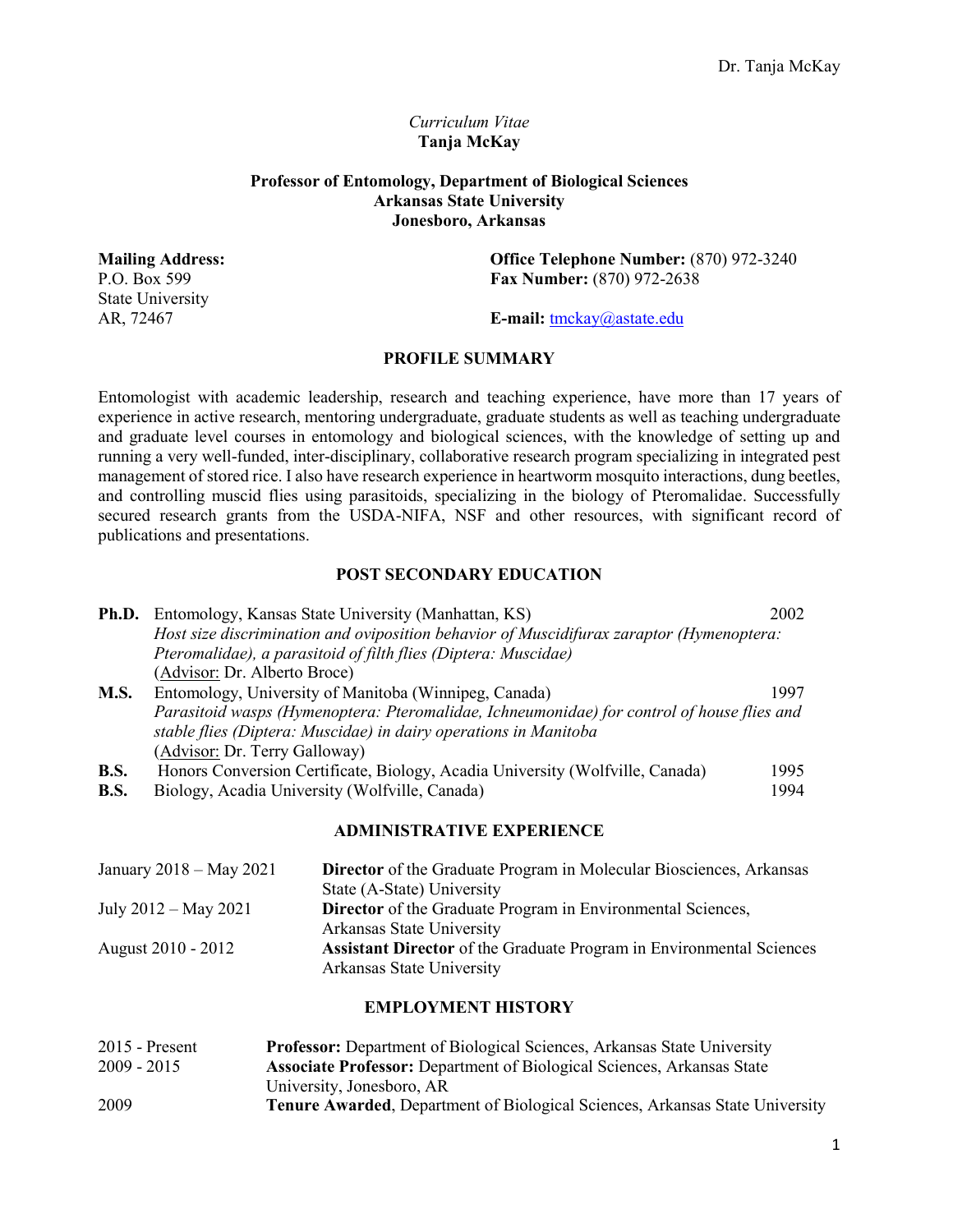| $2008 - 2018$ | <b>Joint appointment</b> with the University of Arkansas Experimental Station,     |
|---------------|------------------------------------------------------------------------------------|
|               | Department of Entomology, Fayetteville, AR                                         |
| $2004 - 2009$ | <b>Assistant Professor:</b> Department of Biological Sciences, Arkansas State      |
|               | University, Jonesboro, AR                                                          |
| $2002 - 2004$ | Research Associate: Veterinary Entomology, Department of Entomology,               |
|               | University of Arkansas, Fayetteville, AR                                           |
| 1998 - 2002   | Teaching Assistant: Department of Entomology, Kansas State University,             |
|               | Manhattan, KS                                                                      |
| 1995 - 1998   | <b>Research Assistant/Teaching Assistant: Department of Entomology, University</b> |
|               | of Manitoba, Winnipeg, MB, Canada                                                  |

# **GRANTING EXPERIENCE**

## **Grant Proposals Funded: (\$9.2 million total)**

- Zhu, K. Y., W. R. Morrison III, **T. McKay**, G. Bingham, J. Ruberson, J. Campbell, T. Phillips, F. Arthur, E. Scully, D. Scheff, and A. Gerken. Maximizing adoption by demonstrating the compatibility of insecticide netting with diverse pest management tactics at food facilities. Sept. 1, 2020- Aug. 31, 2023. \$324,963. A-State: \$60,000.
- Bouldin, J. and **T. McKay**. Native bee community composition in Mississippi Delta soybean fields and their effect on yield. United States Department of Agriculture, Non-LND Grant Colleges of Agriculture Program (NLGCA). Oct. 1, 2018 - Sept. 30, 2021. \$149,988.
- Zhu, K. Y., W. R. Morrison III, **T. McKay**, G. Bingham, J. Campbell, T. Phillips, F. Arthur, E. Scully, D. Scheff, and A. Gerken. Developing and Implementing a Diversified Integrated Pest Management Program to Prevent Stored Product Insect Infestation. United States Department of Agriculture, NIFA, Crop Protection and Pest Management Competitive Grants Program. Sept. 1, 2017 - Aug. 31, 2021. \$325,000. A-State: \$71,515.
- Marsico, T. D., D. Saar, **T. McKay** and B. Fluker. COLLABORATIVE RESEARCH: Upper Delta Region Biodiversity Scholarship. National Science Foundation. Aug. 15, 2016 - July 31, 2021. \$3,271,703.
- **McKay, T.,** F. Arthur, J. F. Campbell, L. T. Wilson, Y. Yang, B. Adam, J. M. Beuzelin. Alternatives to Methyl Bromide for Effective Integrated Pest Management in Rice Mills. United States Department of Agriculture, NIFA, Methyl Bromide Transition Program, Sept. 1, 2014 - Aug. 31, 2017. \$475,638.
- **McKay, T.** Integrated Pest Management Programs for On-Farm Rice Storage. The Arkansas Rice Research and Promotion Board. April 1, 2014 - March 31, 2015. \$25,000.
- **McKay, T.** Integrated Pest Management Programs for On-Farm Rice Storage. The Arkansas Rice Research and Promotion Board. April 1, 2013 - March 31, 2014. \$25,000.
- Pratte, J., T. Marsico, A. Hashim and **T. McKay**. The Experiential Learning Fellowship (ELF) Program. National Science Foundation 2011-2016. \$567,185.
- **McKay, T.,** F. Arthur, J. F. Campbell, L. T. Wilson, Y. Yang, B. Adam, T. E. Reagan. Integrated pest management programs to reduce reliance on methyl bromide fumigation in rice mills. United States Department of Agriculture, NIFA, Methyl Bromide Transition Program, Sept. 1, 2011 - Aug. 31, 2015. \$450,502.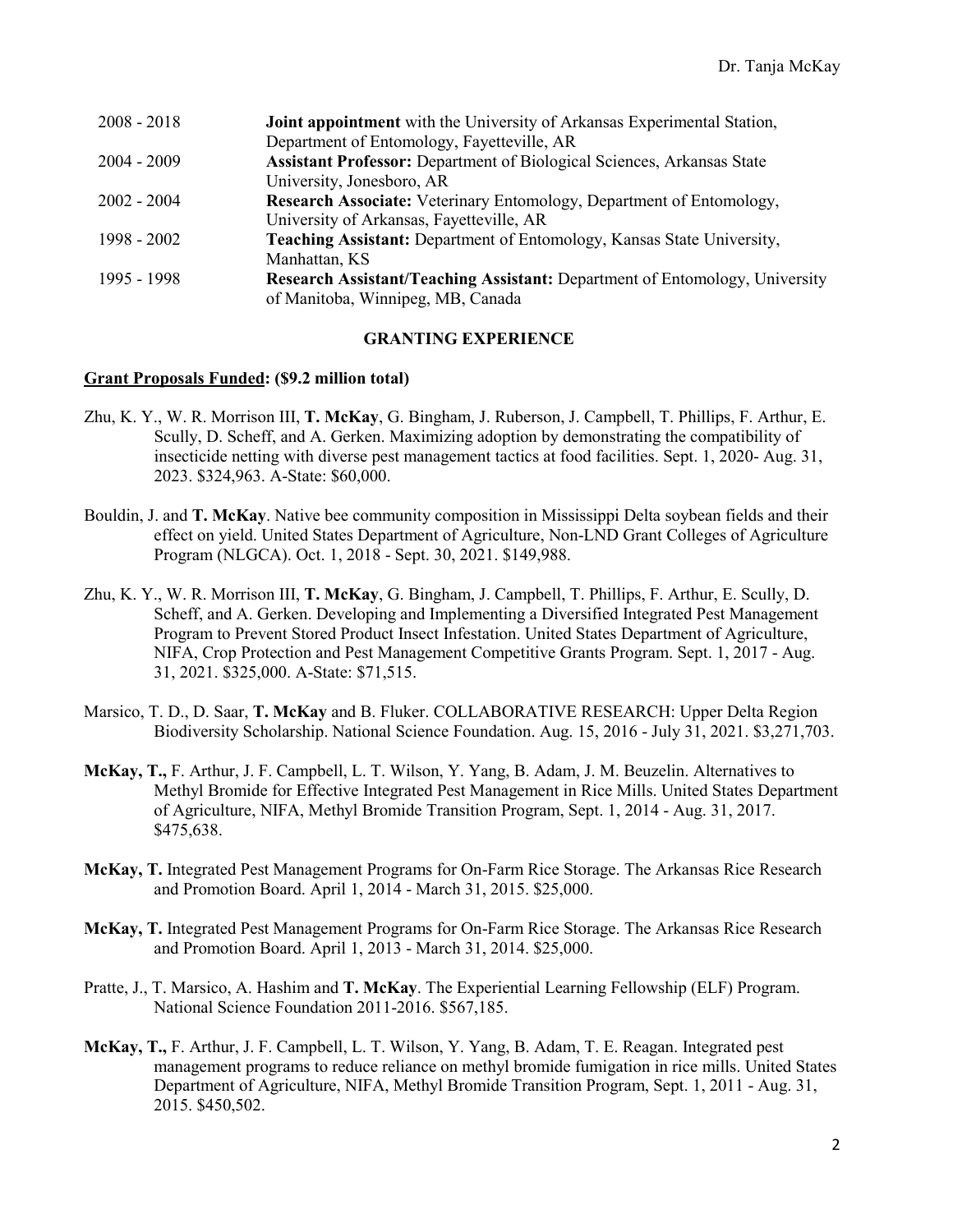- **McKay, T.** The efficacy of lufenuron and fipronil used in an integrated flea control program in an Arkansas horse facility: a case study. Novartis Animal Health, July 11, 2011 – Nov. 30, 2011. \$15,010.07.
- Yanowitz, K., **T. McKay** and A. Ross. CSI: Classroom Student Investigations. National Science Foundation 04-611 ITEST program, provide training to teachers and students on STEM careers and information technology. June 1, 2011 - May 31, 2014. \$1,000,000.
- **McKay, T.** Molecular diagnostics of mosquitoes. Arkansas Biosciences Institute. July 2008 June 2009. \$15,000.
- Bednarz, J.C., B. L. Noel and **T. McKay.** The breeding and foraging ecology of Pileated Woodpeckers in the bottomland forests and swamps of eastern Arkansas with reference to the conservation of the Ivorybilled Woodpecker. U. S. Department of the Interior Fish and Wildlife Service. July 2009-June 2010. \$595,000.
- Wilson, L. T., Y. Yang, F. H. Arthur, James Campbell, T. Siebenmorgan, J.-F. Meullenet, B. Adam, T. E. Reagan and **T. McKay**. Integrated post-harvest rice management and information delivery: optimizing insect control and grain quality. United States Department of Agriculture Cooperative State Research Education and Extension Service-Risk Avoidance and Mitigation Program. October 2007-2011. \$612,199.
- Yanowitz, K. S. Vanderpool, **T. McKay** and A. Ross. CSI: Arkansas. National Science Foundation 04-611 ITEST program, provide training to teachers and students on STEM careers and information technology. Oct. 2006 - Sept. 2011. \$1,006,800.
- **McKay, T.** and D. Gilmore. Survival of experimentally introduced bacteria in the house fly, *Musca domestica* L. Research Faculty Award, Arkansas State University. July 1, 2006 - June 30, 2007. \$4,845.
- **McKay, T**. and A. D. Christian. 2006. Macroinvertebrate Biodiversity. 2005-2006 No Child Left Behind Program, U.S. Department of Education. Arkansas Department of Higher Education. \$27,753.
- Dowling, C. and **T. McKay**. 2005. The Bioaccumulation of Arsenic in Plants and Insects. Arkansas Biosciences Institute. \$61,686.
- **McKay, T**. and A. D. Christian. 2005. Understanding Biodiversity Using Aquatic Macroinvertebrates. 2004 -2005 No Child Left Behind Program, U.S. Department of Education. Arkansas Department of Higher Education. \$33,700.
- Loftin, K. M., **T. McKay**, K. Vandevender, C. D. Steelman, A. L. Szalanski, W. Watson and A. chapa. 2004. Using Parasitoids in an Integrated Pest Management Approach to Control Flies on Dairy Farms. Southern Region SARE Grant, USDA. \$288,000.
- Steelman, C. D., **T. McKay** and S. McElroy. 2004. Determine the dispersal of house flies and other flies carrying *Cochlosoma anatis*, *E. coli* and Coronavirus among and within turkey production farms. Arkansas Agricultural Experiment Station, Animal Health Fund. \$12,000.
- Steelman, C. D., A. L. Szalanski and **T. McKay**. 2003. Determine the Epidemiological Significance of the House Fly and other Filth Flies in the Movement of the Pathogen Complex that causes Poult Enteritis and Mortality Syndrome (PEMS) into and among Turkey Flocks. Arkansas Agricultural Experiment Station, Animal Health Fund. \$12,000.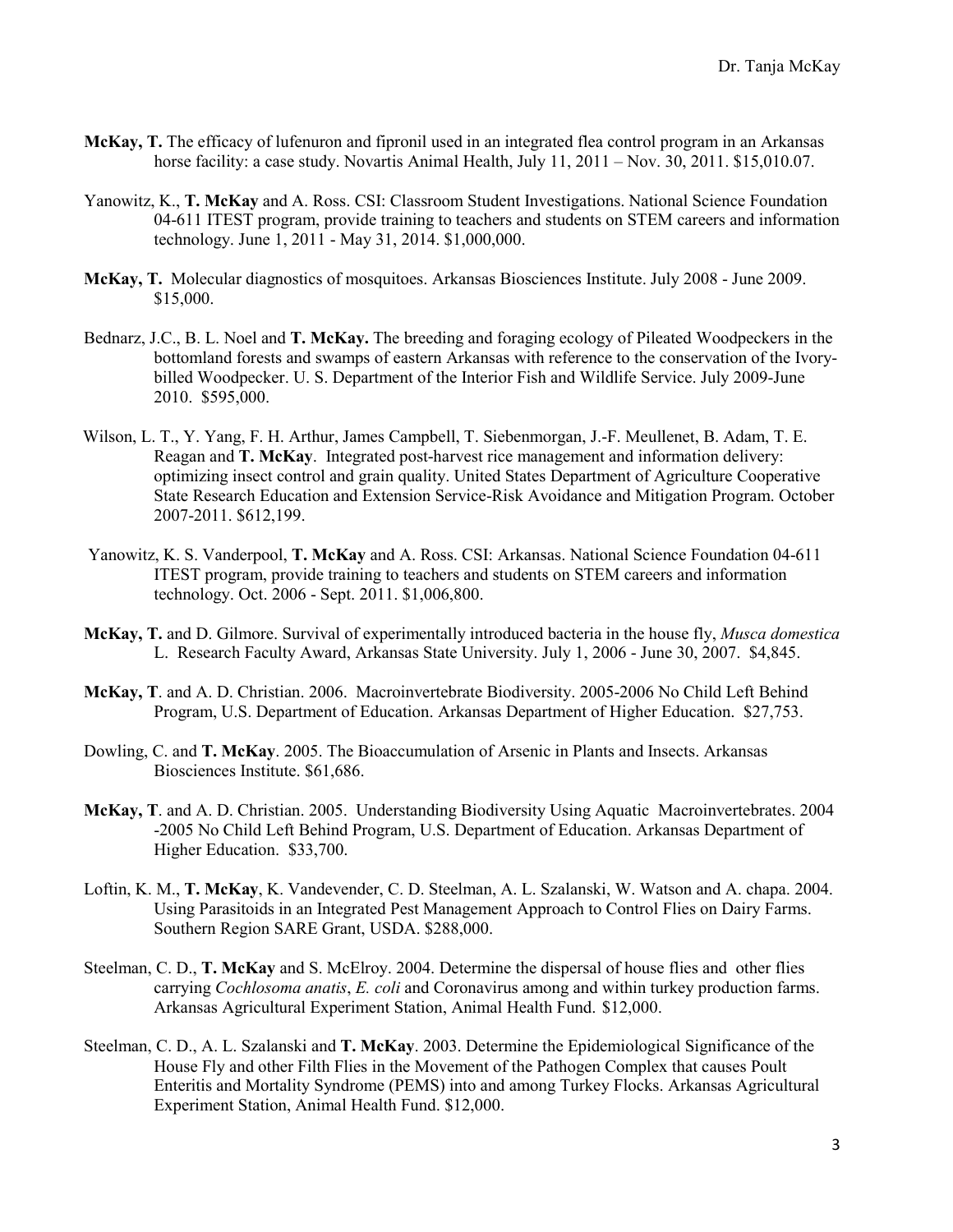## **Contracts Funded: (\$88,260 total)**

**McKay, T.** Efficacy of Flea Control. Novartis Animal Health, Jul. 11, 2011 – Oct. 31, 2011. \$15,010.

- **McKay, T.** Attraction of natural populations of adult female mosquitoes. Susan McKnight, Inc. Aug. 15, 2010 – Nov. 15, 2010. \$5,250.
- **McKay, T.** Survey of mosquito vectors of dog heartworm. Novartis Animal Health, Sept. 2008 May 2010. \$68,000.

## **PUBLICATIONS**

**Peer-reviewed:** ( ‡ Students)

- ‡ Wilkins, R. V., J. F. Campbell, K. Y. Zhu, L. A. Starkus, **T. McKa**y, and W. R. Morrison III. 2021. Longlasting insecticide-incorporated netting and interception traps at pilot-scale warehouse and commercial facilities prevents infestation by stored product beetles. Frontiers in Sustainable Food Systems. [https://doi.org/10.3389/fsufs.2020.561820.](https://doi.org/10.3389/fsufs.2020.561820)
- ‡ Todorovic, S., and **T. McKay**. 2020. Potential mosquito (Diptera: Culicidae) vectors of *Dirofilaria immitis*  from residential entryways in northeast Arkansas. Veterinary Parasitology 282. <https://doi.org/10.1016/j.vetpar.2020.109105>
- ‡ Hendrick, G. C., M. C. Dolan, **T. McKay** and P. C. Sikkel. 2019. Host DNA integrity within blood meals of hematophagous larval gnathiid isopods (Crustacea, Isopoda, Gnathiidae). Parasites & Vectors 12:316. https://doi.org/10.1186/s13071-019-3567-8
- Arthur, F. H., L. A. Starkus, and **T. McKay**. 2019 Degradation and residual efficacy of beta-cyfluthrin as a surface treatment for control of *Tribolium castaneum* Herbst: Effects of temperature and environment. Journal of Stored Products Research 84 <https://doi.org/10.1016/j.jspr.2019.101514>
- Arthur, F., L. A. Starkus, A. R. Gerken, J. F. Campbell and **T. McKay**. 2019. Growth and development of *Tribolium castaneum* (Herbst) on rice flour and brown rice as affected by time and temperature. Journal of Stored Products Research 83: 73-77. https://doi.org/10.1016/j.jspr.2019.04.005
- ‡ Hampton, R. M., G. G. Atungulu, Z. Odek, V. Rolland, T. J. Siebenmorgen, S. A. Wilson, and **T. McKay**. 2019. Assessment of *Rhyzopertha dominica* (F.) progeny and feeding damage on rice dried with infrared radiation. Journal of Stored Product Research 81: 69-75.
- **McKay, T.**, M. P. ‡ Bowombe-Toko, L. A. Starkus, F. H. Arthur, and J. F. Campbell. 2019. Monitoring of *Tribolium castaneum* (Coleoptera: Tenebrionidae) in rice mills using pheromone-baited traps. Journal of Economic Entomology 112: 1454-1462. https://doi.org/10.1093/jee/toy422.
- Arthur, F. H., B. A. ‡ Hale, L. A. Starkus, A. R. Gerken, J. F. Campbell, and **T. McKay**. 2019. Development of *Tribolium castaneum* (Herbst) (Coleoptera: Tenebrionidae) on rice milling components and by-products: Effects of diet and temperature. Journal of Stored Product Research 80: 85-92.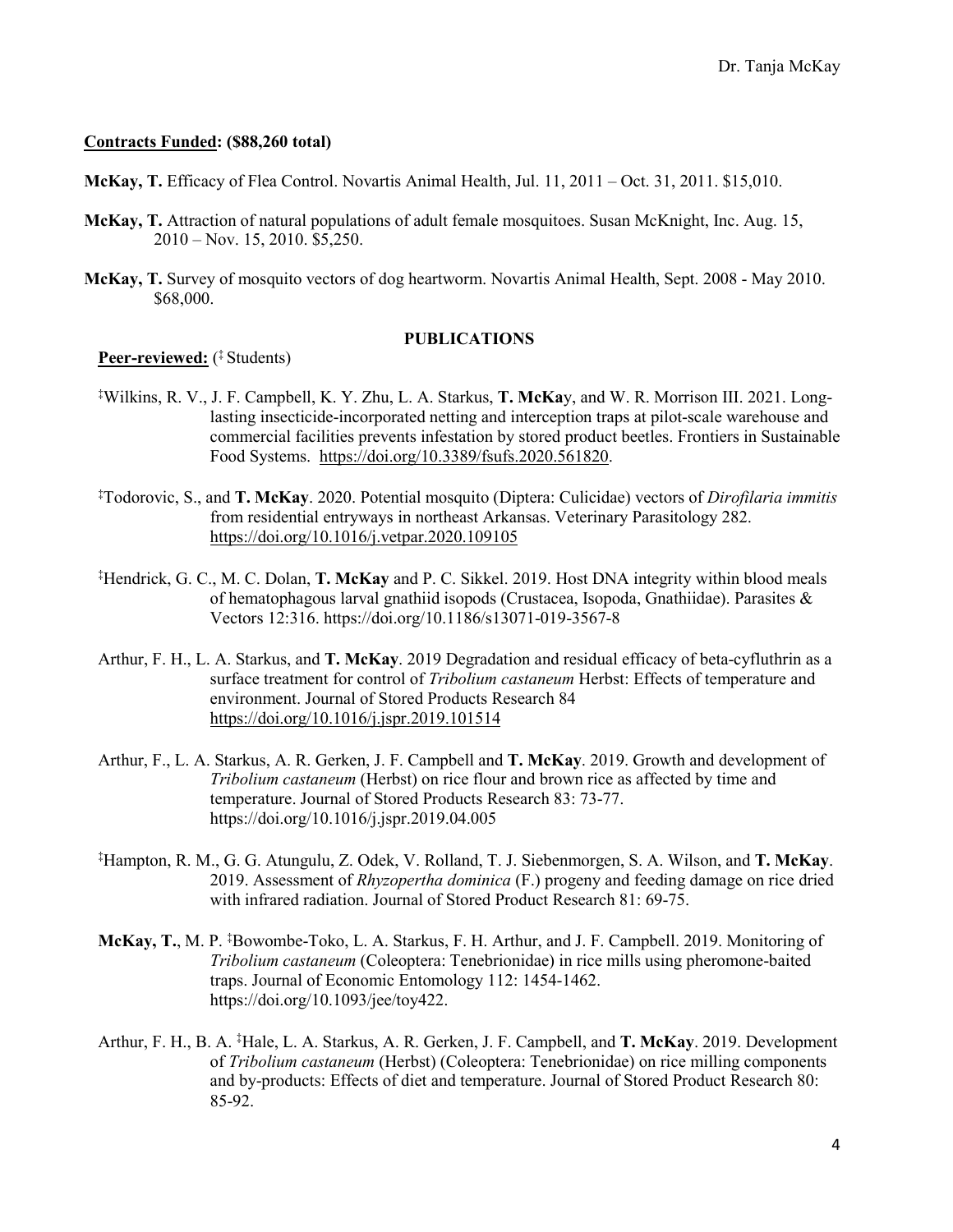- McKay, T., A. L. <sup>‡</sup>White, L. A. Starkus, F. H. Arthur, and J. F. Campbell. 2017. Seasonal patterns of stored-product insects at a rice mill. Journal of Economic Entomology 110: 1366-1376.
- Okeyo, A., G. Olatunde, G. Atungulu, S. Sadaka, and **T. McKay**. 2017. Infrared drying characteristics of long-grain hybrid, long-grain pureline, and medium-grain rice cultivars. Cereal Chemistry 94:251-261. doi:10.1094/CCHEM-07-16-0181-R.
- ‡ Gaspar, J.P., C. R. Minteer, **T. McKay** and S. Raghu. 2015. First records for *Pseudompos septentrionalis* (Blattodea: Ectobiidae) and *Acantholomidea porosa* (Heteroptera: Scutelleridae) in Arkansas. Journal of the Kansas Entomological Society 88: 124-127.
- Arthur, F., L. A. Starkus, and **T. McKay**. 2015. Effects of flour and milling debris on efficacy of betacyfluthrin for control of *Tribolium castaneum* (Herbst), the red flour beetle. Journal of Economic Entomology 108: 811-825.
- Cottone, C.B., A. L. Szalanski, **T. McKay** and C.D. Steelman. 2014. Molecular detection of *Campylobacter* spp. and *E. coli* O157:H7 carried by filth flies (Diptera: Muscidae) associated with turkey production facilities. Midsouth Entomologist 7:1-7.
- ‡ Chiavacci, S., J. C. Bednarz and **T. McKay**. 2014. The emergence densities of annual cicadas increase with sapling density and are greater near edges in a bottomland hardwood forest. Environmental Entomology 43: 859-867.
- Wang, Dongmei, Dwight. D. Bowman, Heidi Brown, Laura C. Harrington, Philip E. Kaufman, **Tanja McKay**, C. Thomas Nelson, Julia L. Sharp and Robert Lund. 2014. Factors influencing U.S. canine heartworm (*Dirofilaria immitis*) prevalence. Parasites & Vectors 7:264.
- **McKay, T**., K. Yanowitz, A. Ross and S. Vanderpool. 2014. Don't swat that fly! Using house flies in the inquiry classroom. Science Scope 37: 22-28.
- **McKay, T.,** T. Bianco, L. Rhodes and S. Barrnet. 2013. Prevalence of *Dirofilaria immitis* (Nematoda: Filarioidea) in Mosquitoes from Northeast Arkansas, USA. Journal of Medical Entomology 50: 871-878.
- Brown, H., L. Harrington, P. E. Kaufman, **T. McKay**, D. D. Bowman, C. T. Nelson, D. Wang and R. Lund. 2012. Key factors influencing canine heartworm, *Dirofilaria immitis,* in the United States. Parasites & Vectors 5: 245.
- ‡ Gaspar, J., **T. McKay** and M. Huss. 2012. First report of *Aedes japonicus* in natural and artificial habitats in northeast Arkansas. Journal of the American Mosquito Control Association 28: 38-42.
- ‡ Fiene, J. G., M. B. Connior, R. Androw, B. Baldwin and **T. McKay.** 2011. Surveys of Arkansas dung beetles (Coleoptera: Scarabaeidae and Geotrupidae): Phenologies, mass occurrences, state and distributional records. American Midland Naturalist 165: 319-337.
- Yanowitz, K., **T. McKay**, C. A. Ross, S. Vanderpool. 2011. CSI: Creating student (and teacher) investigators: Using popular culture in professional development. Journal of Technology and Teacher Education 18: 263-283.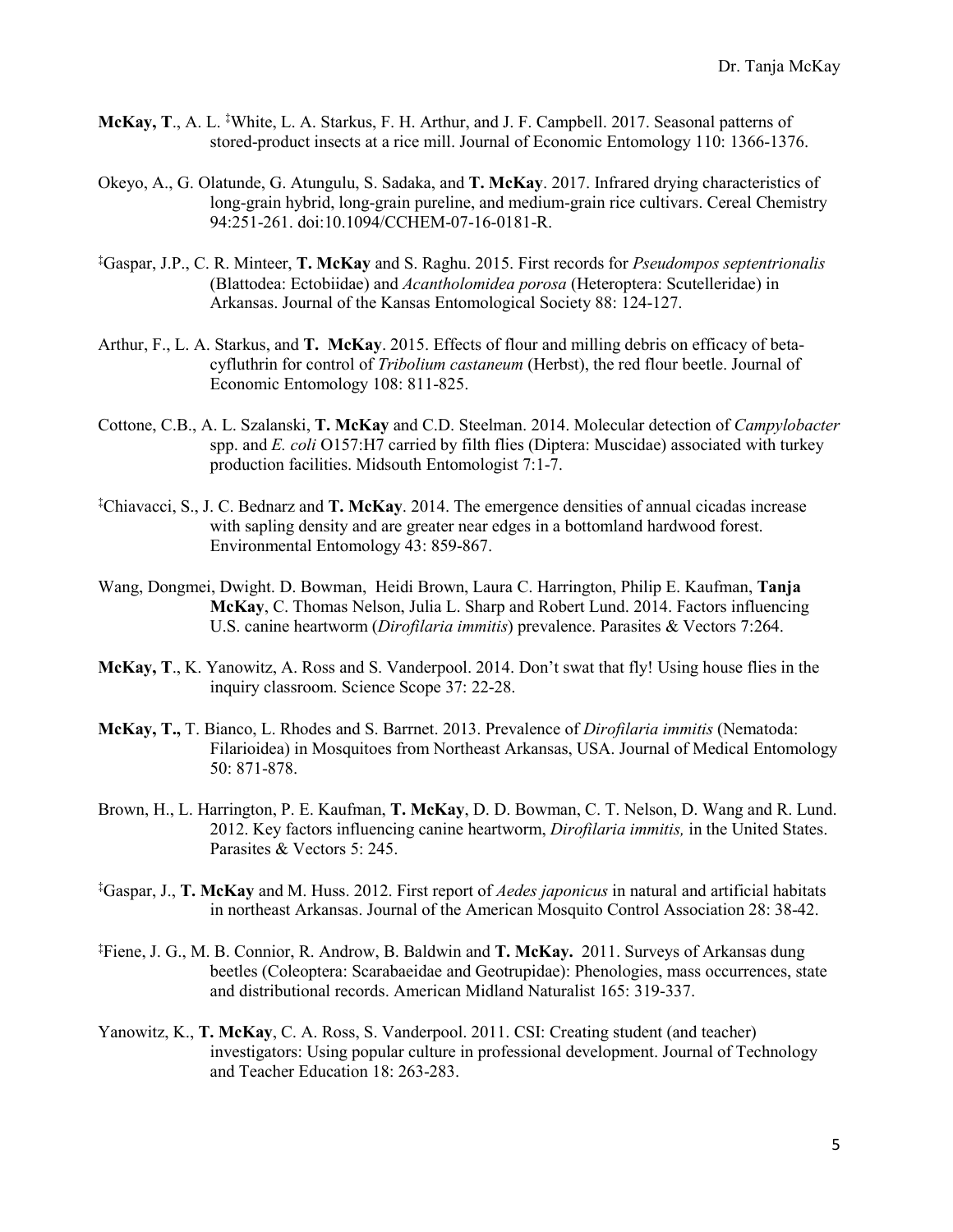- **McKay, T.** and T. Herman. 2008. Thermoregulation in three species of damselflies (Odonata: Lestidae), with notes on temporal distribution and microhabitat use. Odonatologica 37: 29-39.
- ‡ Milanovich, J. R., S. E. Trauth and **T. McKay**. 2008. Diet of the western slimy salamander *Plethodon albagula* (Caudata: Plethodontidae), from two mountain ranges in Arkansas. Southeastern Naturalist 7: 323-330.
- **McKay, T.** and A. B. Broce. 2008. Host size and oviposition site effects on the sex ratio of the pupal parasitoid *Muscidifurax zaraptor* (Hymenoptera: Pteromalidae). Annals of the Entomological Society of America 101: 650-655.
- **McKay. T**, C. D. Steelman, S. M. McElroy, and A. L. Szalanski. 2007. Sustained Mass Release of Pupal Parasitoids (Hymenoptera: Pteromalidae) for Control of *Hydrotaea aenescens* and *Musca domestica* (Diptera: Muscidae) in Broiler-Breeder Poultry Houses in Arkansas. Journal of Agricultural and Urban Entomology 24: 67-85.
- Dry, F., D. C. Steinkraus, C. D. Steelman, R. W. McNew and **T. McKay**. 2007. Survey of parasitoids (Hymenoptera: Pteromalidae) of house fly (Diptera: Muscidae) pupae from broiler-breeder poultry houses in Northwest Arkansas. Biocontrol Science and Technology 17: 757-763.
- ‡ McElroy, S. M., A. L. Szalanski, **T. McKay**, A. J. Bermudez, C. B. Owens, and C. D. Steelman. 2005. Molecular assay for the detection of *Cochlosoma anatis* in house flies and turkey specimens by polymerase chain reaction. Veterinary Parasitology 127: 165-168.
- Szalanski, A. L., C. B. Owens, **T. McKay**, and C. D. Steelman. 2004. Detection of *Campylobacter* sp., and *Escherichia coli* O157:H7 from filth flies by polymerase chain reaction. Medical and Veterinary Entomology 18: 241-246.
- **McKay, T.** and A. B. Broce. 2004. Discrimination of self-parasitized hosts by the pupal parasitoid *Muscidifurax zaraptor* (Hymenoptera: Pteromalidae). Annals of the Entomological Society of America 97: 592-599.
- Szalanski, A. L., T. W. Palmer, **T. McKay**, and C. D. Steelman. 2004. Infectivity of *Steinernema* spp. (Nematoda: Steinernematidae) to adult litter beetles, *Alphitobius diaperinus* (Coleoptera: Tenebrionidae) in the laboratory. Biocontrol, Science and Technology 14: 81-85.
- **McKay, T.** and A. B. Broce. 2003. Response of *Muscidifurax zaraptor* (Hymenoptera: Pteromalidae) to the olfactory stimuli from hosts and their habitat. Journal of the Kansas Entomological Society 76: 31-37.
- **McKay, T.** and T. D. Galloway. 1999. Biology of *Phygadeuon fumator* Gravenhörst (Hymenoptera: Ichneumonidae), a pupal parasitoid of house and stable flies (Diptera: Muscidae) in Manitoba. Proceedings of the Entomological Society of Manitoba 55:17-27.
- **McKay, T.** and T. D. Galloway. 1999. Survey and release of parasitoids (Hymenoptera) attacking house and stable flies (Diptera: Muscidae) in dairy operations. The Canadian Entomologist 131: 743-756.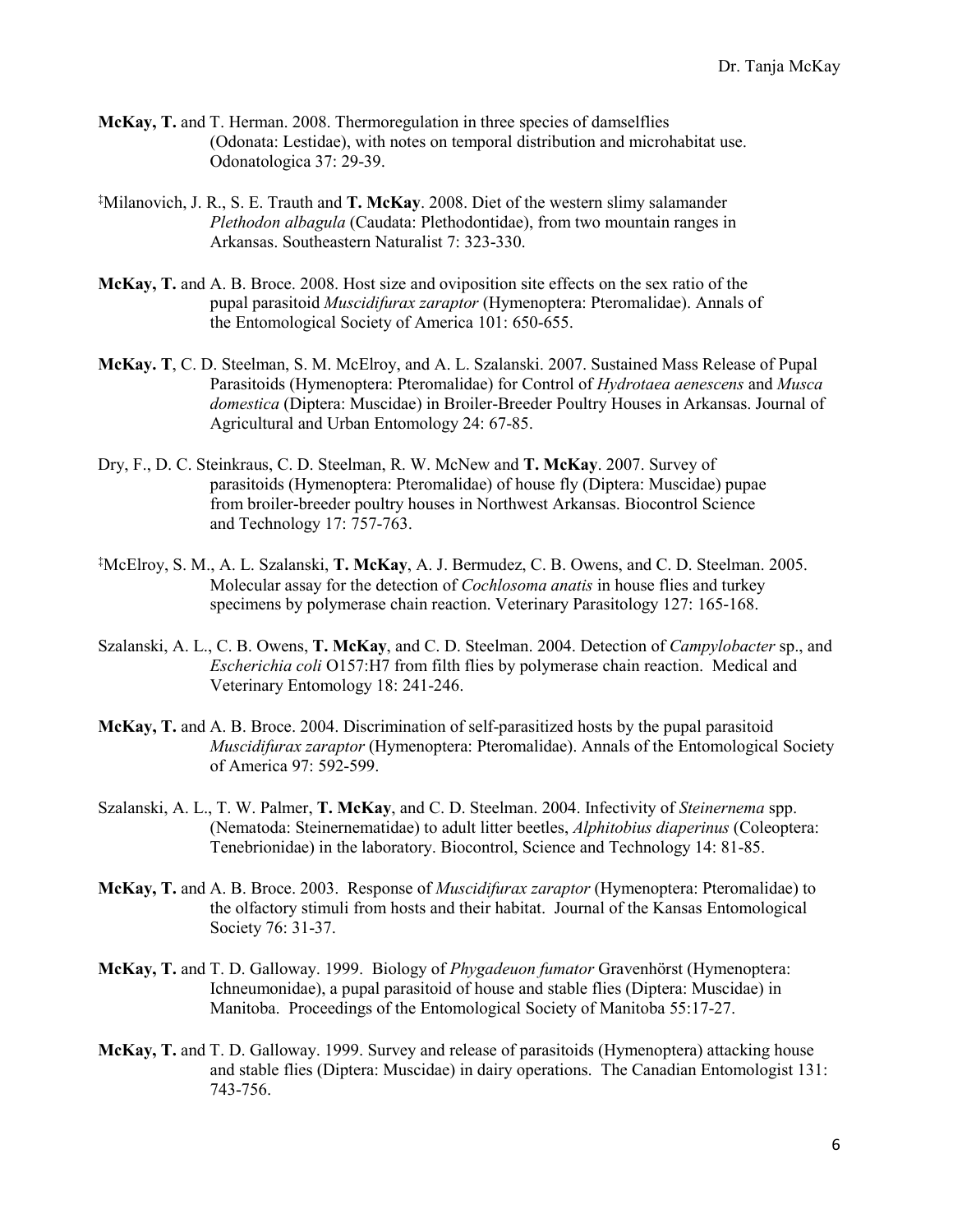#### **Book Chapters:**

- **McKay, T.** Entomological Adventures in Arkansas Poultry Operations. *Adventures in the Wild: Tales from Biologists of the Natural State*. University of Arkansas Publishers. May 2008.
- Contributing author of the pedagological features in a 2008 textbook "Criminalistics: Forensic Science and Crime" by James E. Girard. Jones & Bartlett Publishers.

#### **Non peer-reviewed articles:**

- **McKay** T., Bowombe Toko, M., Hale, B., Hampton, R., and Starkus, L. 2014. Stored-product insects associated with on-farm storage sites. Arkansas. B. R. Wells Rice Research Studies. AAES Research Series. 127-131.<http://arkansasagnews.uark.edu/626.coverfront.pdf>
- **McKay, T**., M. Toko, B. Hale, R. Hampton, and L. Starkus. 2013. Stored-Product insects associated with on-farm storage in northeast, Arkansas. B. R. Wells Rice Research Studies. AAES Research Series. 163-169.
- Solis, M. and **T. McKay**. 2010. Forensic entomologists use insects to discover clues about death. *The Jonesboro Sun.* 10 Jan.
- Gaspar, J., **T. McKay** and M. Huss. 2009. Controlling mosquito larvae using fungi. *The Jonesboro Sun.*  22 Nov.
- **McKay, T.** 2008. Infestations of bed bugs showing marked increase. *The Jonesboro Sun.* 30 Mar.
- Fiene, J. and **T. McKay**. 2008. Dung beetles helpful to livestock producers. *The Jonesboro Sun*. 17 Feb.
- **McKay. T.** 2007. A-State scientist part of team awarded USDA grant to study rice pests. *The Jonesboro Sun*. 19 Aug.
- **McKay T.** 2007. Parasitic wasps may be helpful in controlling unwanted flies. *The Jonesboro Sun*. Sept.
- **McKay T.** and A. Romero. 2005. Tiger beetles common during summer months. *The Jonesboro Sun*. Aug.
- Romero, A. and **T. McKay**. 2006. Scorpions' bad rap dates to prehistoric times. *The Jonesboro Sun*. 3 Jan.
- Romero, A. and **T. McKay** 2006. Ants said to use 'odometers'. *The Jonesboro Sun*. Jul.

Romero, A. and **T. McKay** 2006. Ants can jump farther, faster than others. *The Jonesboro Sun*. 24 Sept.

## **UNDERGRADUATE AND GRADUATE STUDENTS SUPERVISED (since 2009)**

Over view: Research advisor for **over 20 graduate students** (9 of which were students where their major professor left A-State or the student needed to change research advisors), served/or serving on **19 graduate student** thesis/dissertation committees, had **25 undergraduate students** working in my laboratory on various entomology projects and **advised many undergraduate students** regarding course work/career goals.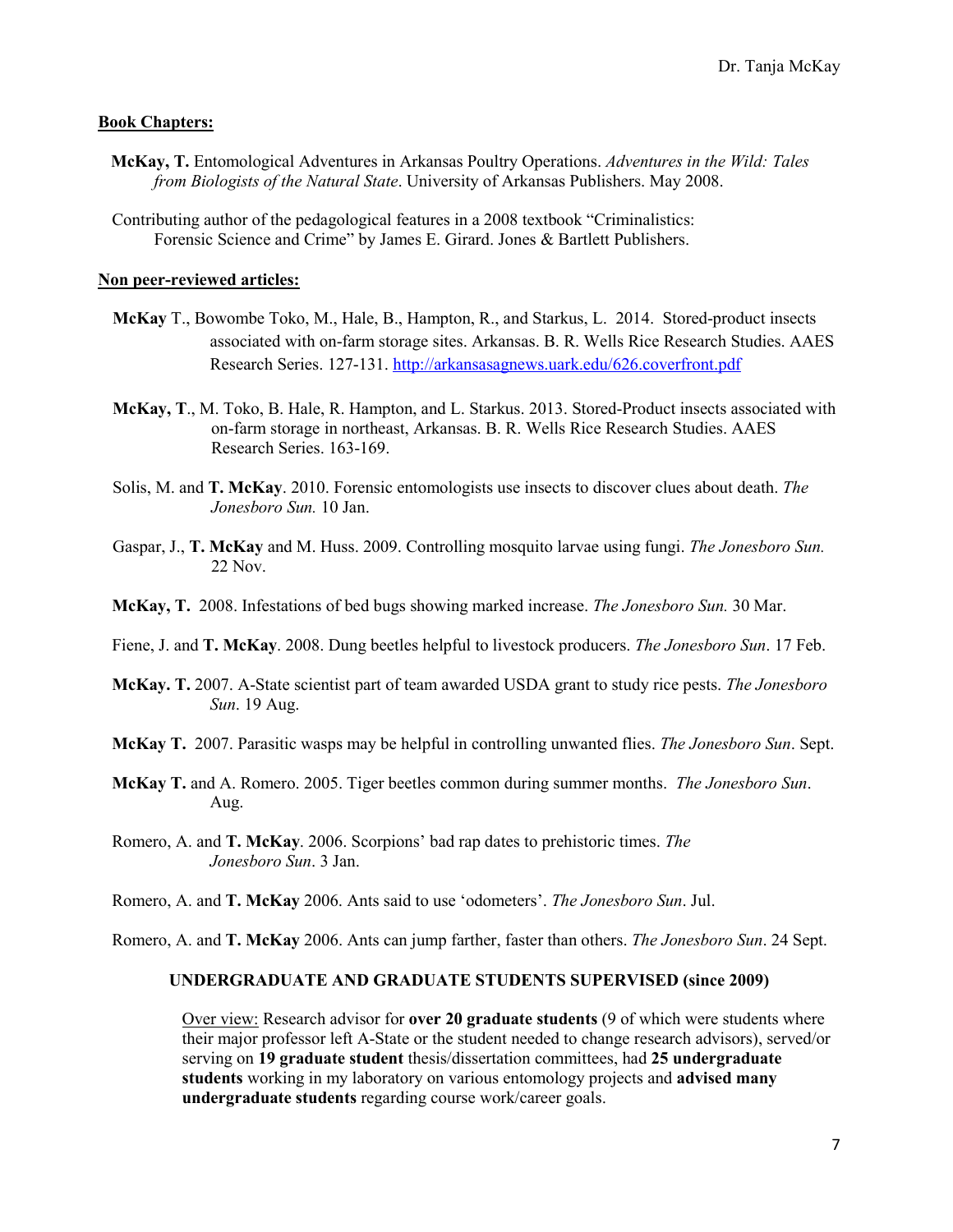*Arkansas State University* Major Advisor for: MS Biological Sciences, with emphasis in entomology: graduated (8);

## *University of Arkansas*

Committee Member, Entomology PhD, Narinderpal Singh, *Advisor:* Dr. Donn Johnson; Food Science MS, Anne Okeyo, *Advisor:* Dr. Griffiths Atungulu

## *University of Queensland*

2018, External Reviewer, PhD thesis, Graduate School

# **CLASSROOM TEACHING EXPERIENCE**

# **Undergraduate Courses Taught since 2004**

*General Entomology & lab* (Each Fall) *Economic Entomology& lab* (Each Spring) *Invertebrate Zoology & lab* (taught Spring 2006, 2008, 2010) *Biological Sciences* (for non-majors) (Fall 2006 & 2007)

# **Undergraduate and Graduate Courses Cross-listed and Taught since 2004**

*Aquatic Entomology & Lab* (Every 2 years) *Forensic Entomology* (Every 2 years; no longer taught as of Fall 2016)

# **Graduate Courses Taught since 2004**

*Medical and Veterinary Entomology & Lab* (Spring – Every 2 years until 2010; Fall 2021) *Ethics and Responsible Conduct* (Each Fall 2013 to 2015) *Insect Taxonomy & Lab* (Fall – Every 2 years) *Seminar (Professional Development)* (Each semester 2015-2018; starting 2019, each Spring until 2021)

# **Study Abroad**

*Costa Rica – May –June, 2018 La Suerta Biological Research Station,* escorted undergraduate and graduate students studying Neotropical bat biology

# **Workshops**

- Spring 2017: Two workshop series for the USDA- Methyl Bromide Transition Grant in Eagle Lake, TX, Crowley, LA, Jonesboro, AR and Richvale, CA. I organized both series. In collaboration with OSU, LSU Agricultural Center, Texas A&M AgriLife Research, USDA-ARS, Manhattan, KS, and UC Davis, Extension, CA. Attendees: Rice millers, growers and extension agents.
- May 2011: USDA-RAMP Project Workshop Rice Mill Insect Pest Management, Optimizing Insect Control and Grain Quality; three workshops: Beaumont, TX, Crowley, LA & Jonesboro, AR. Organized the Jonesboro workshop; in collaboration with Oklahoma State University (OSU), University of Arkansas, Louisiana State University (LSU) Agricultural Center, Texas A&M AgriLife Research, and USDA-ARS, Manhattan, KS. Attendees: Rice millers, growers and extension agents.
- February 24, 25, & 27; April 7 2015 and March 7, 8, & 10; April 5: We had two workshop series for the USDA- Methyl Bromide Transition Grant in Eagle Lake, TX, Crowley, LA, Jonesboro, AR and Richvale, CA. I organized both series. In collaboration with OSU, LSU Agricultural Center, Texas A&M AgriLife Research, and USDA-ARS, Manhattan, KS. Attendees: Rice millers, growers and extension agents.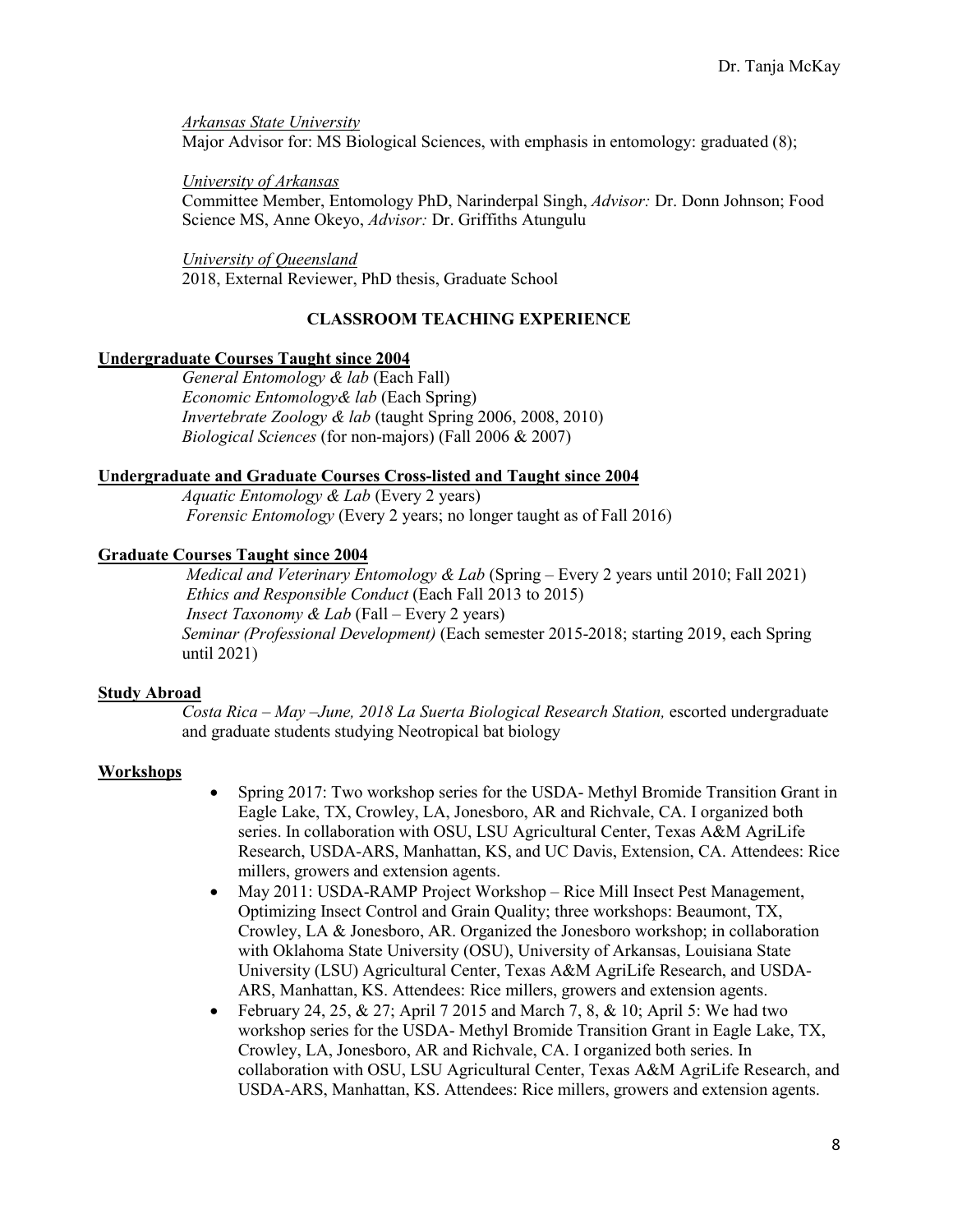### **INVITED SEMINARS AND SYPOSIUM PAPERS PRESENTED (detailed since 2006)**

- **McKay, T.** Stored-product insects, mosquitoes and heartworms: Unraveling complexities. *Kansas State, Department of Entomology Distinguished Alumnus Seminar.* Manhattan, KS. 15 October 2019
- **McKay, T.** Potential mosquito vectors of *Dirofilaria immitis* from residential entryways. *Triennial Symposium, American Heartworm Society.* New Orleans, LA. September 2019
- **McKay, T.** and S. Jones. Microclimates and the mosquito as the required vector for transmission of *Dirofilaria immitis. 16th Triennial Symposium, American Heartworm Society.* New Orleans, LA. September 2019
- **McKay. T.** Integrated pest management in rice mills in the U.S. *University of Arkansas, Department of Entomology, Seminar Series.* Fayetteville, AR. April 2019
- **McKay, T.** Integrated Pest Management in Rice Milling in the U.S. *University of Arkansas*, Fayetteville, AR. April 2019
- **McKay, T.,** R. Hampton, G. Atungulu, Z. Odek, T. Siebenmorgen, V. Rolland and S. Wilson. Posttreatment effects of infrared radiation on lesser grain borer (*Rhyzopertha dominica*) development. *Joint Meeting of the Entomological Society of America and the Entomological Society of Canada.* Vancouver, Canada. Nov. 2018
- **McKay, T.** Integrated Pest Management in Rice Mills. Department of Agriculture and Fisheries and Forestry & University of Queensland, Brisbane, Australia (Sabbatical). Oct. 2017
- **McKay, T.** Vectors of Heartworm and the Importance of Integrated Pest Management. *2017 SCAV Southeast Veterinary Conference*, Hilton Head, SC (Sponsored by CEVA Animal Health). 12 June 2017
- **McKay, T.** Vectors of Heartworm and the Importance of Integrated Pest Management. *2017 Virginia Veterinary Conference*, Roanoke, VA (Sponsored by CEVA Animal Health). Feb. 2017
- **McKay, T.** Seasonal and temporal distribution of stored-product insects at a rice mill in northeast Arkansas. *The 61th Annual Meeting of the Entomological Society of America.* Austin, TX, Nov. 2013
- **McKay, T.** Potential Mosquito Vectors of Heartworm, *Dirofilaria immitis*, in Arkansas. *North American Veterinary Conference*. Orlando, FL. 22 Jan. 2013
- **McKay, T**. An integrated flea control program in an Arkansas horse facility: A case study. *North American Veterinary Conference*. Orlando, FL. 22 Jan. 2013
- **McKay, T.** Teaching inquiry-based entomological lessons to high school teachers and students. *The 60th Annual Meeting of the Entomological Society of America.* Knoxville, TN. 14 Nov. 2012
- **McKay, T.** An integrated flea control program in an Arkansas horse facility: A case study. Novartis Animal Health – Recharge Retreat for Veterinarians. Charlotte NC, Pittsboro, NC, Irving VA. May 2012
- **McKay, T.** Arkansas dung beetle study The biodiversity of dung beetles in Arkansas. Dung Beetle Field Day, University of Missouri, Hugo Wurdack Farm, Cook Station, MO. 18 Aug. 2010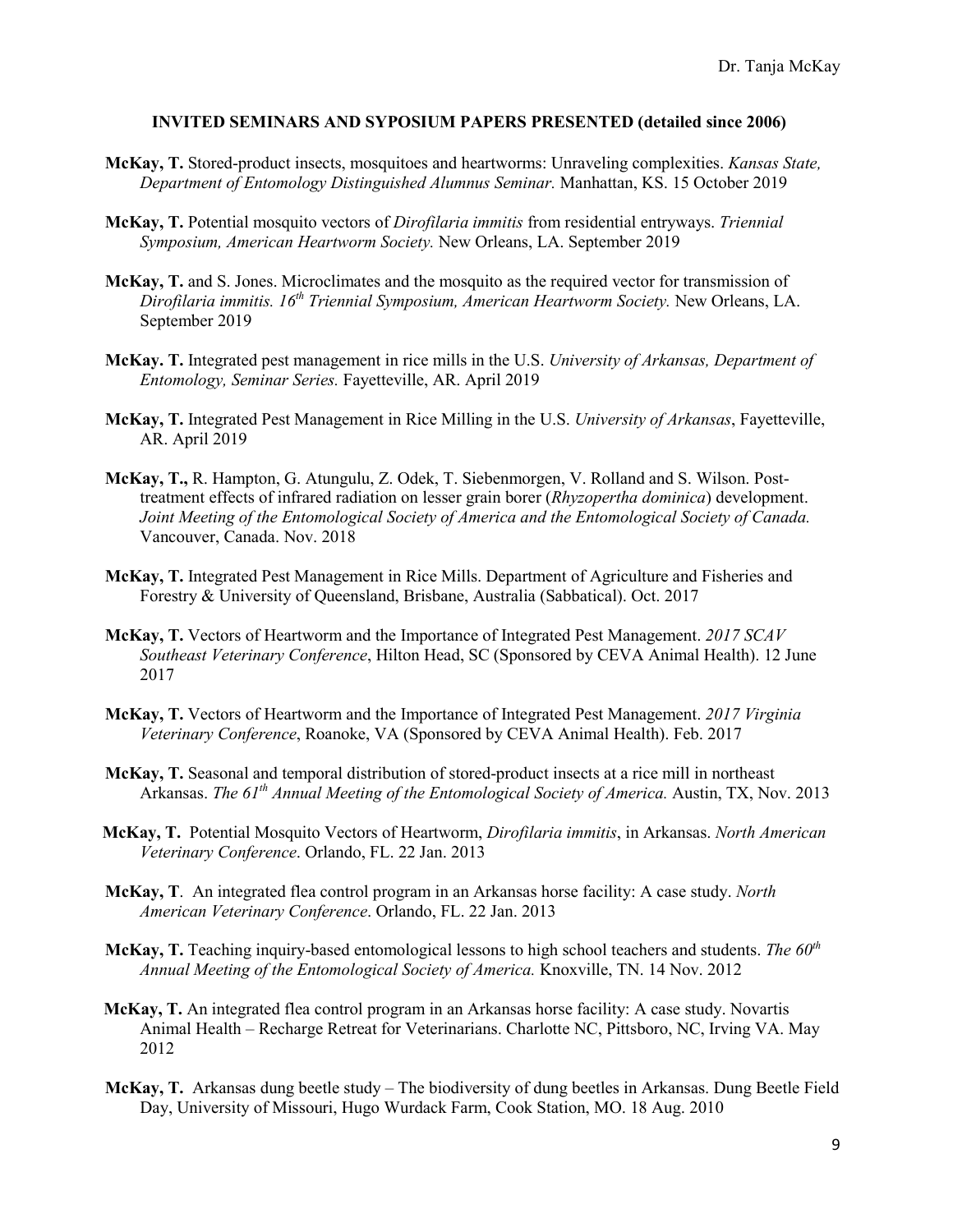- **McKay, T.** Management of fly larvae in livestock systems using parasitic wasps and predators. Dung Beetle Field Day, University of Missouri, Hugo Wurdack Farm, Cook Station, MO. 18 Aug. 2010
- **McKay, T.** Potential Vectors of Dog Heartworm in Jonesboro, AR. Sponsored by Novartis Animal Health. Spring 2010 Tour of the Mississippi Delta giving this talk seven times to veterinarians. May 4 Jackson MS, May 17 Greensville MS, May 18 Jackson MS, May 19 Alexandria MS, & Lafayette LA, May 20 Louisiana State University Veterinary School Baton Rouge LA, June 24 Sikeston, MO.
- **McKay, T.** A survey of potential mosquito vectors of dog heartworm, *Dirofilaria immitis*, in Jonesboro, Arkansas. Advisory Board Meeting, Novartis Animal Health, Charlotte NC. 18 Feb. 2010
- McKay, T. Livestock entomology: The past, present and future. The 56<sup>th</sup> Annual Meeting of the Entomological Society of America. Reno, NV. 18 Nov. 2008
- McKay, T. Highlights of veterinary entomology. The 55<sup>th</sup> Annual Meeting of the Entomological Society of America. San Diego, CA. 10 Dec. 2007
- Loftin, K., **T. McKay**, J. Pennington, D. Steelman, A. Szalanski, K. VanDevender, W. Watson, and S. Willard. Using parasitic wasps as an IPM approach to manage filth flies in southern dairies. The 54<sup>th</sup> Annual Meeting of the Entomological Society of America. Indianapolis, IN. 11 Dec. 2006
- Broce, A. and **T. McKay**. Oviposition behavior of *Muscidifurax zaraptor*, a pteromalid parasitoid. The 54th Annual Meeting of the Entomological Society of America. Indianapolis, IN. 11 Dec. 2006

## **PAPERS AND POSTERS PRESENTED (**‡ Student; **detailed since 2009)**

## **Papers:** ( ‡ Students)

- ‡ Medaries, A. and **T. McKay**. Introducing the A-State entomology collection into the 21st century. *Undergraduate Fellowship for Arkansas Biosciences Institute*. A-State, Jonesboro, AR. Jan. 2019
- Arthur, F., **T. McKay** and L. Starkus. The empty grain bin as a microclimate: Temperatures and insecticides. *Joint meeting of the Entomological Society of America and The Entomological Society of Canada.* Vancouver, Canada. Nov. 2018
- ‡ Hampton, Rachel and **T. McKay.** T. The effects of infrared radiation on lesser grain borer (*Rhyzopertha dominica* F.) development and grain damage. *Creat@astate, A Symposium of Research, Scholarship and Creativity*, Arkansas State University, Jonesboro, AR. Apr. 2018
- ‡ Hampton, Rachel and **T. McKay.** The effects of infrared radiation on rice germination. *Creat@astate, A Symposium of Research, Scholarship and Creativity*, Arkansas State University, Jonesboro, AR. April 2017
- **McKay, T.**, L. Espino, F. Arthur, J. Campbell, L. T. Wilson, Y. Yang, and J. Beuzelin. Survey of pest management practices for rice mills in the U.S. *XXV International Congress of Entomology*, Orlando, FL. Sept. 27, 2016
- ‡ Reithemeyer, K., L. Starkus, and **T. McKay**. Effects of high and low concentrations of beta cyfluthrin on the red flour beetle, Tribolium castaneum, on concrete exposed at indoor and outdoor locations.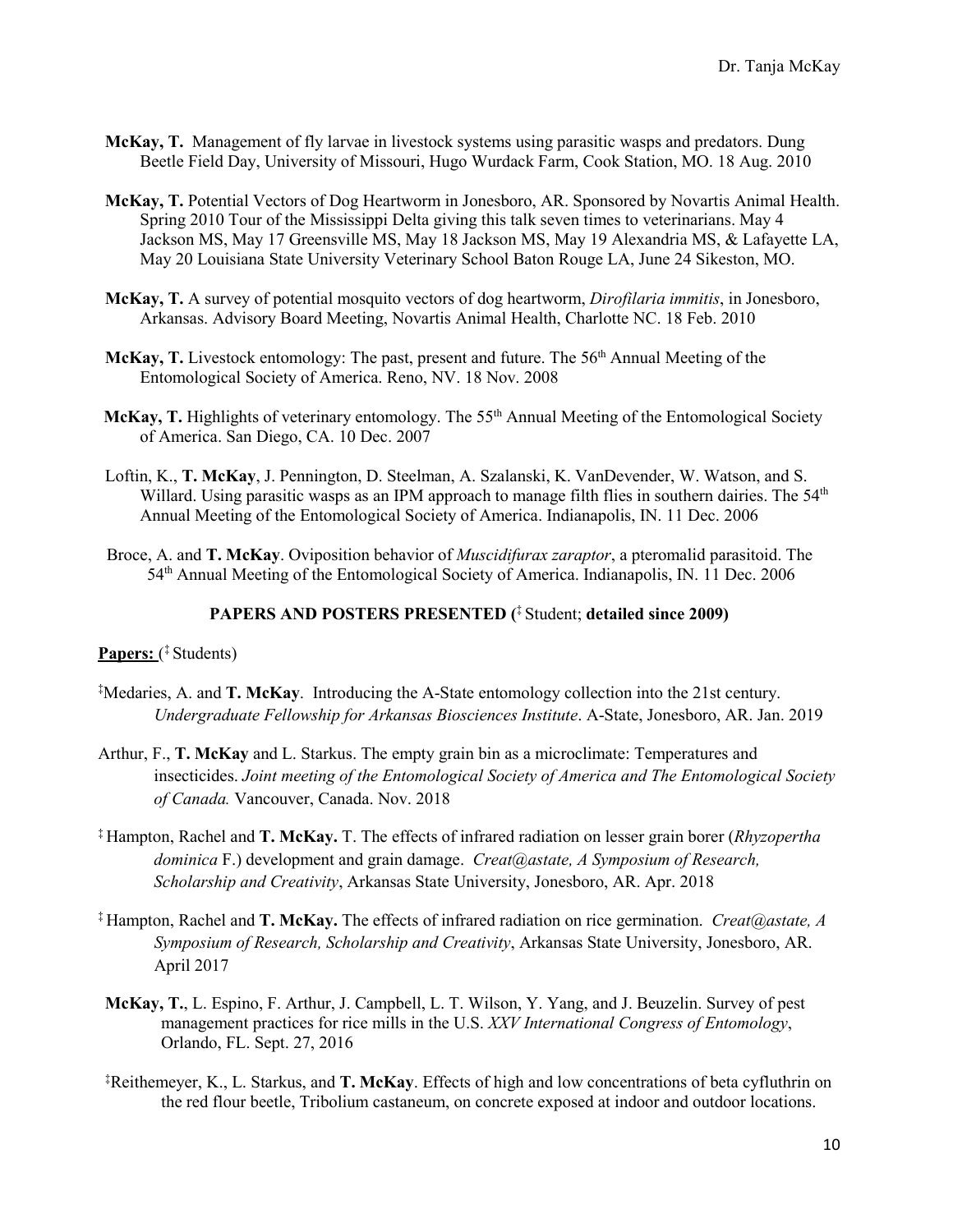*Bridge Undergraduate Student Symposium*, Arkansas State University, Jonesboro, AR. Aug. 4, 2016

- **McKay, T.**, L. Starkus, J. Campbell, and F. Arthur. Stored-product insects associated with rice spillage at rice mills. *36th Rice Technical Working Group Meeting*, Galveston, TX. Mar. 4, 2016
- Yang, Y., L. Wilson, F. Arthur, **T. McKay**, J. Campbell, B. Adam, J. Beuzelin, and J. Wang. An integrated web-based grain pest management system for on-farm storage and rice mills. *36th Rice Technical Working Group Meeting*, Galveston, TX. Mar. 4, 2016
- McKay, T. Integrated pest management in rice mills: Monitoring red flour beetles. *The 63th Annual Meeting of the Entomological Society of America,* Minneapolis, MN. Nov. 17, 2015
- Hampton, R., B. Hale, L. Starkus, **T. McKay**, F. Arthur, and J. Campbell. Red flour beetle (*Tribolium castaneum*) development on rice fractions at varying temperatures. Joint Meeting of the Kansas Entomological Society and Arkansas Entomological Society, Fayetteville, AR. Apr. 3-4, 2015
- **McKay, T.** Efficacy of Cyfluthrin for control of red flour beetles (*Tribolium castaneum*) in rice mills. *The 62th Annual Meeting of the Entomological Society of America.* Portland, OR. Nov. 18, 2014
- ‡ Toko, M. B., L. Starkus, B. Hale, **T. McKay**. Spatio-temporal distribution of red flour beetle, Tribolium castaneum (Coleoptera: Tenebrionidae), in rice mills in northeast Arkansas*. The 62th Annual Meeting of the Entomological Society of America.* Portland, OR. Nov. 17, 2014
- Ross, A., K. Yanowitz, **T.McKay**, G. Huckaby, M. Dunham, W. Jones, M. Guinn, J. Smith and A. Duren. Family science night in a secondary school. *Arkansas Curriculum Conference*, Little Rock, AR. Nov. 7, 2014
- ‡ Bowombe Toko, Martine and **T. McKay.** Effects of environmental factors and abundance and distribution of *Tribolium castaneum* in rice mills in northeast Arkansas. *Creat@astate, A Symposium of Research, Scholarship and Creativity*, Arkansas State University, Jonesboro, AR. Apr. 10, 2014
- ‡ Hampton, R. and **T. McKay.** Effect of temperature and rice fraction on red flour beetle (*Tribolium castaneum*) development. *Creat@astate, A Symposium of Research, Scholarship and Creativity*, Arkansas State University, Jonesboro, AR. Apr. 10, 2014
- **McKay, T**. Integrated pest management in rice mills and on-farm storage sites. Food Protection Alliance Fumigation Boot Camp, Jonesboro, AR. Apr. 7, 2014
- Ross, C. R., K. Yanowitz, **T. McKay** and S. Ledbetter. Do's and Don'ts for Having a Successful Family Science Night in Secondary Schools. *National Conference on Science Education, National Science Teachers Association*, Boston, MA. Apr. 5, 2014
- Ross, C. R., K. Yanowitz, **T. McKay** and D. K. Teems. Forensic Entomology: A Unique Way to Study Insects. *National Conference on Science Education, National Science Teachers Association*, Boston, MA. April 3, 2014
- **McKay, T**., B. Adam, F. H. Arthur, J. Beuzelin, J.F., Campbell, T.E. Regan, L. Starkus, L. T. Wilson, and Y. Yang. Integrated pest management programs in rice mills. *The 35th Meeting of the Rice Technical Working Group,* New Orleans, LA. Feb. 20, 2014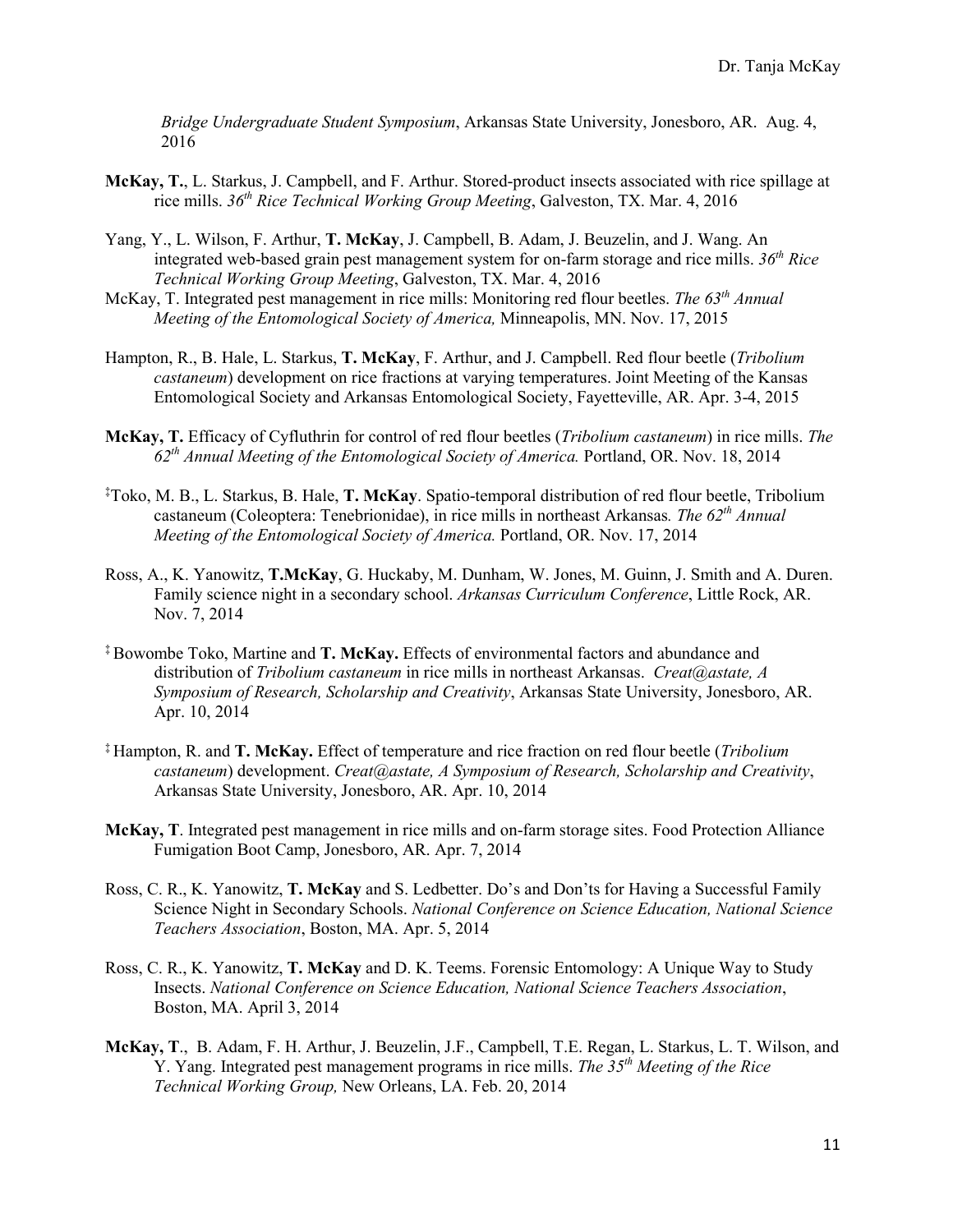- Campbell, J.F., K.A. Buckman, L. Starkus and **T. McKay**. Stored product insect exploitation of rice spillage accumulations. *The 35th Meeting of the Rice Technical Working Group,* New Orleans, LA. Feb. 20, 2014
- Arthur, F. H., **T. McKay,** J.F. Campbell and L. Starkus. Red flour beetle development on rice fractions. *The 35th Meeting of the Rice Technical Working Group,* New Orleans, LA. Feb. 20, 2014
- Starkus, L., **T. McKay,** F. H. Arthur, and J. F. Campbell. Efficacy of cyfluthrin for control of red flour beetles (*Tribolium casteneum*) inb rice mills. *The 35th Meeting of the Rice Technical Working Group,* New Orleans, LA. Feb. 20, 2014
- Yanowitz, K., **T. McKay** and A. Ross. Using CSI methods to incorporate STEM in the classroom. Kappa *Delta Pi 49th Biennial Convocation*, Callas, TX. Oct. 2013
- Yanowitz, K., A. Ross, **T. McKay**, D. Rail, A. Duran, G. Huckaby, and H. Widby. Be a crime stopper. *Arkansas Curriculum Conference*, Little Rock, AR. Nov. 1, 2013
- ‡ Hampton R., L. Starkus, F. Arthur, J. Campbell, and **T. McKay**. Effect of temperature and rice fraction on Red Flour Beetle (*Tribolium castaneum*) development. *The 22nd Annual Meeting of the Arkansas Entomological Society*, Southern Arkansas University, Magnolia, AR (1<sup>st</sup> place undergraduate student oral presentation competition). Oct. 5, 2013
- ‡ Bowombe, T. M., L. Starkus, R. Hampton, and **T. McKay**. Effects of environmental factors on the abundance and distribution of *Tribolium castaneum* (Coleoptera: Tenebrionidae) at a rice mill in northeast Arkansas. *The 22nd Annual Meeting of the Arkansas Entomological Society*, Southern Arkansas University, Magnolia, AR  $(2<sup>nd</sup>$  place graduate student oral presentation competition). Oct. 5, 2013
- Ross, C. A., K. Yanowitz and **T. McKay**. Crime in the Classroom: A Fun Way to Integrate STEM Content. *NSTA 2013 STEM Forum & Expo*, St. Louis, MO. May 16, 2013
- **McKay, T.** Integrated Pest Management in Rice Mills. *RiziCulture Series*, Arkansas State University, Jonesboro, AR. Apr. 10, 2013
- ‡ Hampton, R., J. Gaspar, **T. McKay**, and M. Huss. Behavioral and developmental effects of Trichomycete Fungi (*Smittium culisis)* on Culicidae (*Culex pipiens)* larvae. The 88th Annual Meeting of the Kansas (Central States) Entomological Society, Arkansas State University, Jonesboro, AR. Apr. 7, 2012
- ‡ Gaspar, J., T. McKay and M. Huss. Trichomycete fungi associated with mosquito larvae (Diptera: Culicidae) in northeast Arkansas The Joint Meeting of the Southeastern and Southwestern Branches of the Entomological Society of America. Little Rock, AR. Mar. 5, 2012
- Yanowitz, K., **T. McKay** and C. Ross. Classroom student investigators. *NSF ITEST Forum (Innovative Technology Experiences for Students and Teachers),* Washington, DC. Feb. 29, 2012
- ‡ Gaspar, J., **T. McKay** and M. Huss. Trichomycete fungi associated with mosquito larvae in northeastern Arkansas. *88th Kansas (Central States) Entomological Society Annual Meeting,* Jonesboro, AR. *7* April 2012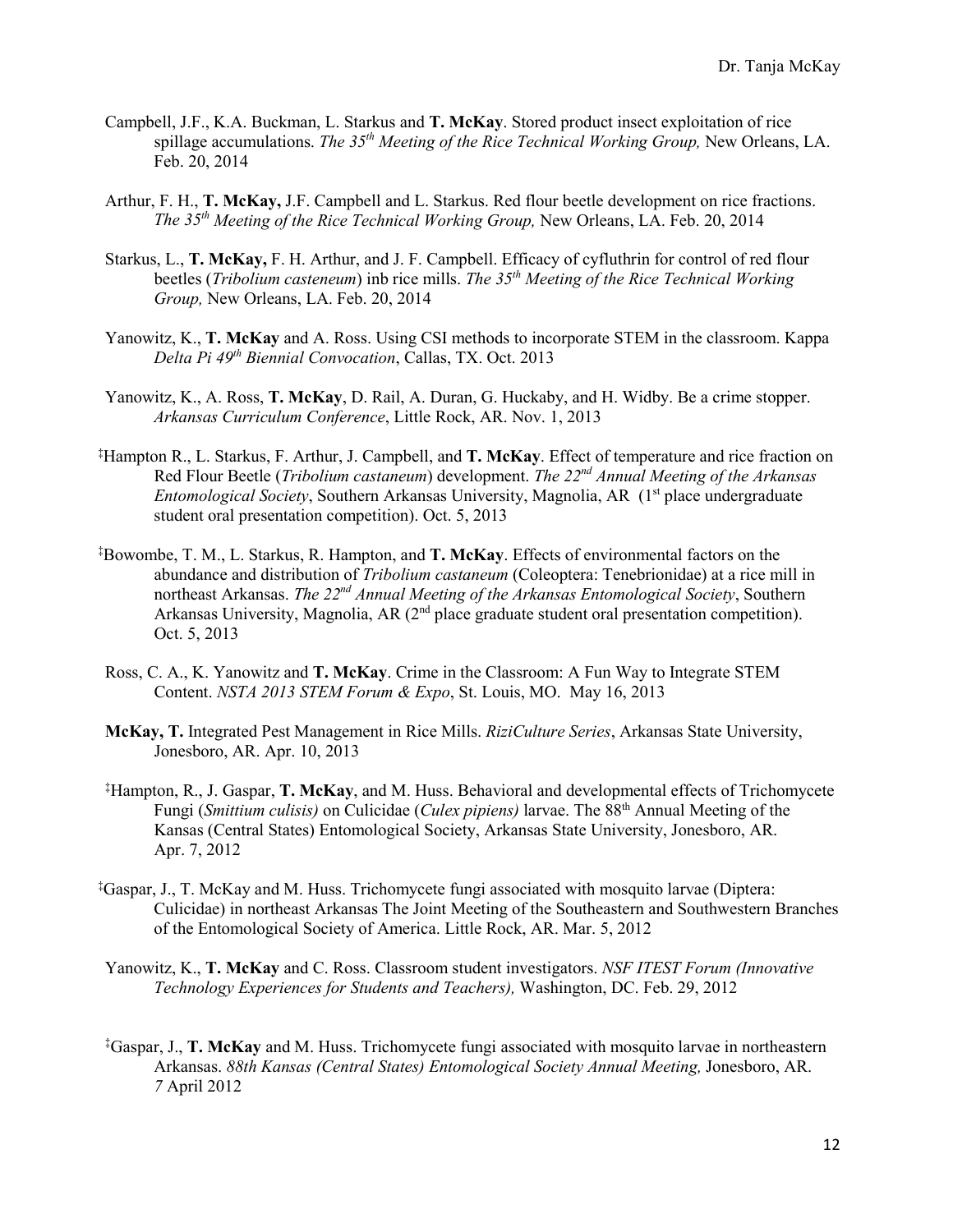- ‡ Hampton, R., ‡ J. Gaspar, **T. McKay** and M. Huss. Behavioral and developmental effects of trichomycete fungi (Smittium culisis) on Culicidae (Culex pipiens) larvae. *88th Kansas (Central States) Entomological Society Annual Meeting,* Jonesboro, AR *(*2nd place graduate and undergraduate student oral presentation competition). 7 April 2012
- **McKay, T**. Integrated Insect Pest Management in Rice Mills. Annual International Research Conference on Methyl Bromide Alternatives and Emissions Reductions. Orlando, FL. 7 November 2012
- Yanowitz, K. R. Ross, **T. McKay**, R. O'Neal, and S. Barefield. Can you solve it? *Arkansas Curriculum Conference*, Little Rock, AR. 8 Nov. 2012
- ‡ White, A. L., **T. McKay**, J. F. Campbell, and F. Arthur. Population dynamics of stored-product insects at a rice mill in northeast Arkansas. *The 59th Annual Meeting of the Entomological Society of America.*  Reno, NV. 15 Nov. 2011
- Vanderpool, S., K. Yanowitz, **T. McKay**, and A. Ross. Using popular culture to teach science concepts. *Association for Middle Level Educators Annual Conference*, Louisville, KY. 12 Nov. 2011
- **McKay, T**., F. Arthur and J. Campbell. Insect pest management in rice mills. *Methyl Bromide Alternatives and Emissions Conference*, San Diego, CA. Nov. 2011
- **McKay, T**. Potential vectors of dog heartworm (*Dirofilaria immitis*) in northeast Arkansas. *Joint Meeting for the Livestock Insect Workers Conference, International Symposium on Ectoparasites of Pets, and the American Association of Veterinary Parasitologists*, St. Louis, MO. Jul. 2011
- Yanowitz, K., A. Ross, **T. McKay** and S. Vanderpool. Technology, engineering, and mathematical Career Aspirations after attending a science enrichment program. *American Educational Research Association*, New Orleans, LA. 9 Apr. 2011
- **McKay, T.** and T. Bianco. Potential vectors of dog heartworm (*Dirofilaria immitis*) in northeast Arkansas. *The 58th Annual Meeting of the Entomological Society of America.* San Diego, CA. 14 Dec. 2010
- ‡ Gaspar, J., **T. McKay** and M. Huss. Trichomycete fungi associated with mosquito larvae in northeastern Arkansas. *The 58th Annual Meeting of the Entomological Society of America.* San Diego, CA. 13 Dec. 2010
- ‡ Gaspar, J., **T. McKay** and M. Huss. Trichomycete fungi associated with mosquito larvae in Northeastern Arkansas. *Arkansas Entomological Society Annual Meeting*, Fayetteville, AR. 8 Oct. 2010
- ‡ Gaspar, J., **T. McKay** and M. Huss. Trichomycete fungi associated with mosquito larvae in Northeastern Arkansas. Fall Conference, *Arkansas Chapter of the Wildlife Society*, Arkansas State University, Jonesboro, AR. 30 Sept. 2010
- Hinkle, N. C. and **T. McKay**. The future of Cooperative Extension and its relationship with the Agricultural Experiment Station scientist as related to control of arthropods affecting livestock. *54th Livestock Insect Workers Conference*, Knoxville, TN. 27-30 June 2010
- **McKay, T**., T. Bianco, S. Barnett. Potential vectors of dog heartworm (*Dirofilaria* spp.) in Jonesboro. *13th Triennial State of the Heartworm Symposium*, Memphis, TN. 16-18 April 2010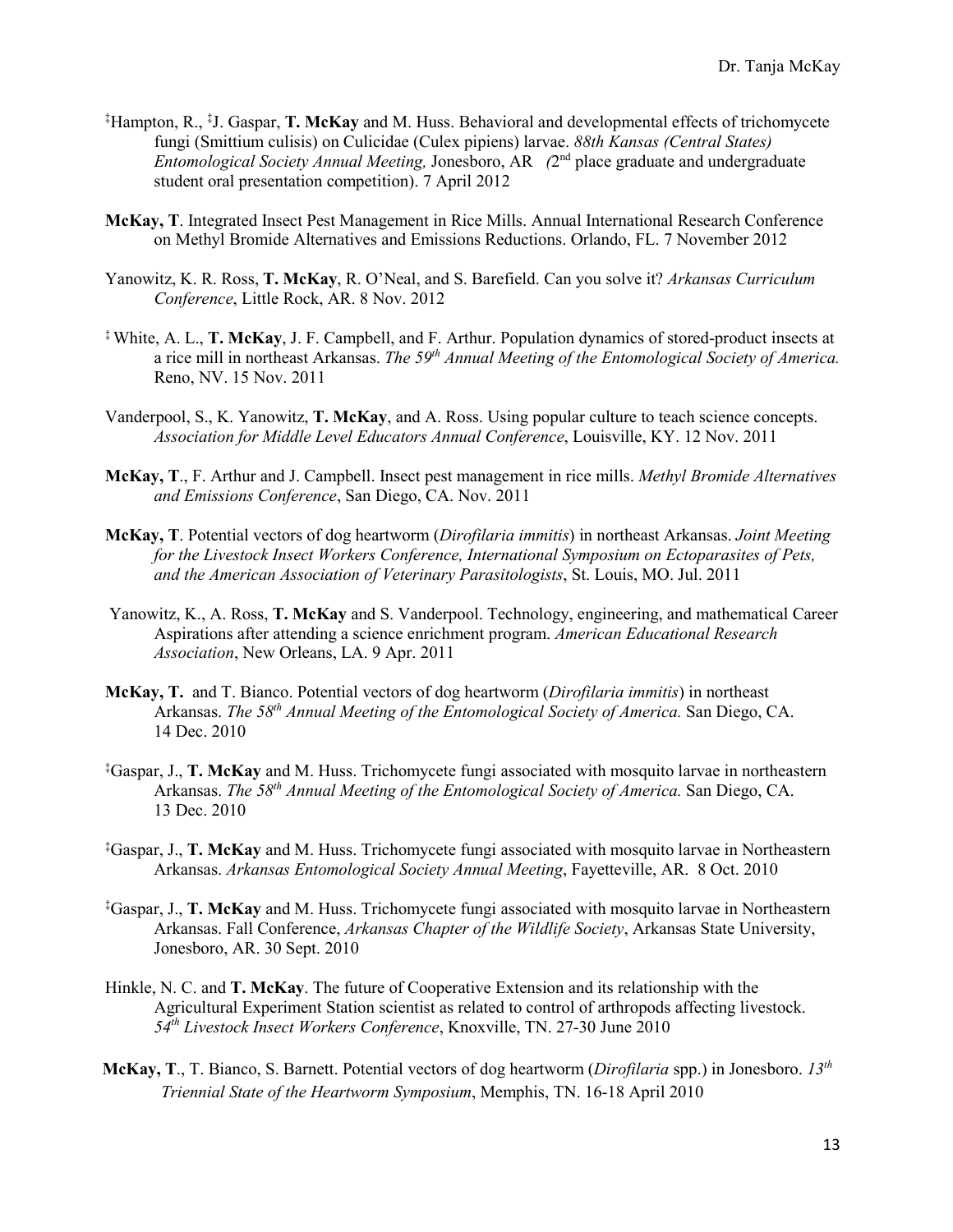- **McKay, T.**, C.A. Ross, S. Vanderpool, and K. Yanowitz. House flies in the science classroom: Perspectives from a summer camp. 84<sup>th</sup> Annual Meeting of the Southeastern Branch Meeting, Entomological Society of America, Atlanta, GA. 7-10 Mar. 2010
- Ross, C. A., K. L. Yanowitz, **T. McKay**, and S. S. Vanderpool. Crime pays big dividends in the science classroom*. National Science Teachers Association Annual Conference*, Philadelphia, PA. 18-21 Mar. 2010
- **McKay, T**. Past, present and future of veterinary and medical entomology-results from two surveys conducted in spring 2009. *The 57th Annual Meeting of the Entomological Society of America.*  Indianapolis, IN. 13-16 Dec. 2009
- ‡ Fiene, J. and **McKay, T**. Aggregation mechanisms influencing spatial distributions of dung beetles (Coleoptera: Scarabaeidae: Scrabaeinae and Aphodiinae). *The 57th Annual Meeting of the Entomological Society of America.* Indianapolis, IN. 13-16 Dec. 2009
- Yanowitz, K. L., **T. McKay**, S. S. Vanderpool and C. A. Ross. Possible selves and career goals: Multiple ways of exploring the question "What do you want to be when you grow up?" *Annual American Evaluation Association Conference*, Orlando FL. 11-14 Nov. 2009
- Ross, C. A., K. L. Yanowitz, **T. McKay**, L. Shott and R. Harbor. Creating crime scenarios to teach science content. *Arkansas Curriculum Conference*, Little Rock, AR. 5-6 Nov. 2009
- Yanowitz, K. L., **T. McKay**, C. A. Ross, and S. S. Vanderpool. What do you want to be when you grow up? *American Evaluation Association Conference,* Orlando, FL. 13 Nov. 2009
- **McKay, T**. and K. L. Yanowitz. Past, present and future of veterinary and medical entomology: Results from surveys conducted in Spring 2009, Part 2. *Joint Meeting of the Annual Meeting of the Southeastern Branch, Entomological Society of America and Annual Meeting of the American Phytopathological Society- Caribbean Division*, San Juan Puerto Rico, USA. 22 Mar. 2009

**Posters:** ( ‡ Students)

- ‡ Wilkins, R. V., K. Y. Zhu, **T. McKay**, L. Starkus, J. F. Campbell, W. R. Morrison III. 2020. Traps with longlasting insecticide-incorporated netting as a novel perimeter-based management tactic to intercept stored product insects around food facilities. *Entomological Society of America Annual Meeting*, Nov. 2020.
- ‡ Hampton, R., G. Atungulu, Z. Odek, T. Siebenmorgen, S. Wilson, and **T. McKay.** 2018. Post-treatment effects of infrared radiation on rough rice germination and development of the lesser grain borer (*Ryhzopertha dominica*). Industry Alliance *Meeting*, University of Arkansas, Fayetteville, AR. 21-22 May, 2018
- Starkus, L. P., **T. McKay**, F. Arthur, and J. Campbell. Effects of light and temperature on the efficacy of betacyfluthrin for control of *Tribolium castaneum* (Coleoptera: Tenebrionidae) in a rice mill. *2017 Southeastern Branch Meeting*. Memphis, TN. 14 Mar. 2017
- ‡ Hampton, R., G. Atungulu, and **T. McKay**. Infrared radiation for the purpose of controlling stored product insects and its effect on rice germination. *2017 Southeastern Branch Meeting*. Memphis, TN. 13 Mar. 2017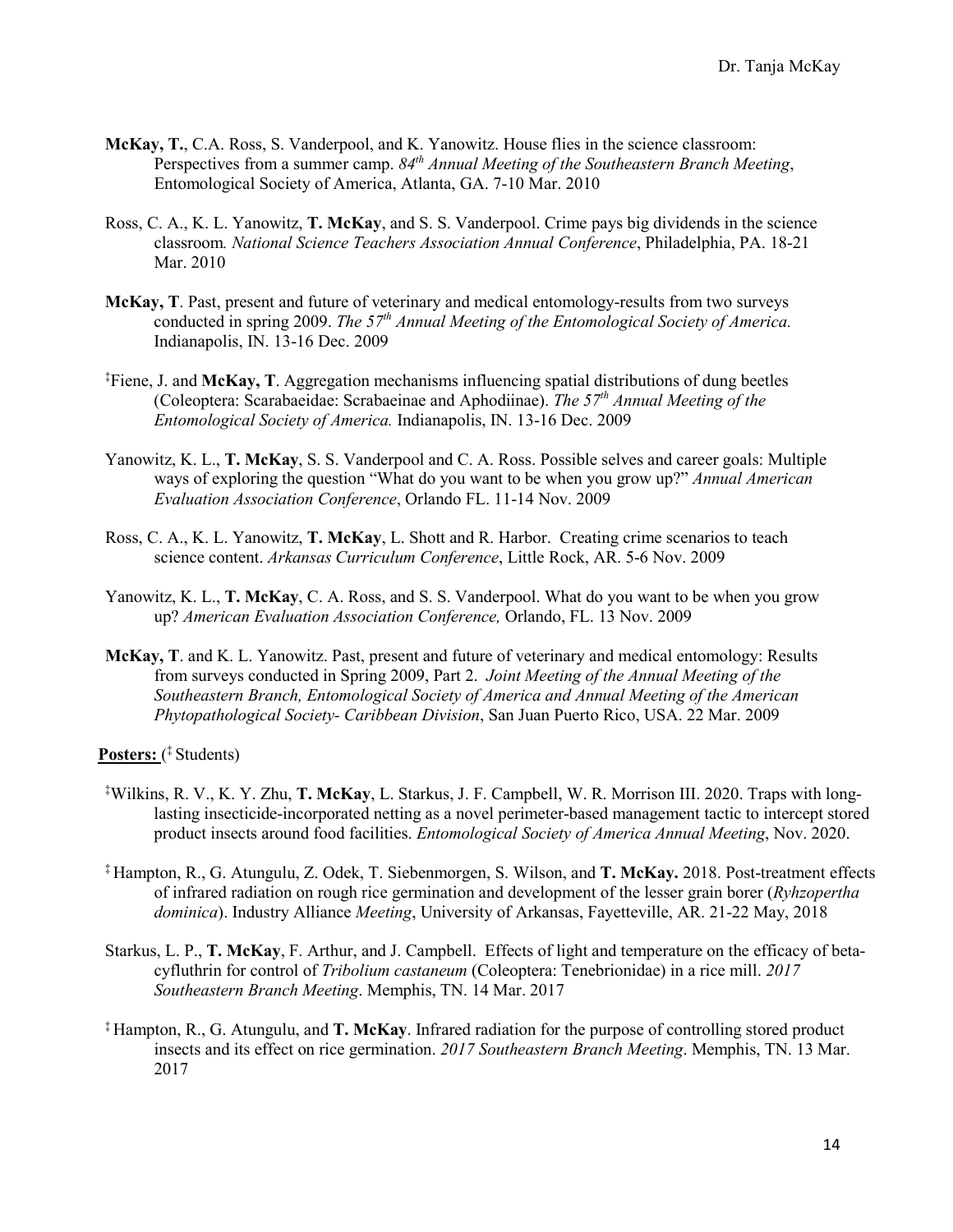- ‡ Todorovic, S. and **T. McKay**. Potential vectors of heartworm (*Dirofilaria immitis*) in Arkansas and development of models to predict seasonal transmission for high risk states in the U.S. *International Congress of Entomology*. Orlando, FL. (1<sup>st</sup> place student competition) 27 Sept. 2016
- Starkus, L., M. Bowombe Toko, R. Hampton, F. Arthur, J. Campbell, and **T. McKay**. Monitoring of red flour beetles at rice mills. *Joint Meeting of the Kansas Entomological Society and Arkansas Entomological Society*. Fayetteville, AR. Apr. 3-4, 2015
- ‡ Hampton, R., L. Starkus, **T. McKay**, F. Arthur and J. Campbell. The effects of temperature and rice fractions on red flour beetle (*Tribolium castaneum*) development*. In: Abstracts, the 62th Annual Meeting of the Entomological Society of America.* Portland, OR. 17 Nov. 2014
- ‡ Holland, Toria, **Tanja McKay** and Laura Starkus. Efficacy of beta-cyfluthrin for control of laboratoryreared and wild-collected cultures of red flour beetle (Coleoptera: Tenebrionidae) on treated concrete. *Arkansas ASSET Initiative Annual Meeting*, Little Rock, AR. 4 September, 2014
- ‡ Hale, B. and **T. McKay.** Biology of the red flour beetle, *Tribolium castaneum* (Herbst), development on various rice fractions. *The 61st Annual Meeting of the Entomological Society of America*. Austin, TX. 12 Nov. 2013
- ‡ Melissa Bailey, L. Starkus, ‡R. Hampton, and **T. McKay**. Methods of assessing Red Flour Beetle, *Tribolium castaneum,* development and survival in rice fractions. *The 89th Annual Meeting of the Kansas (Central States) Entomological Society*. Pittsburg, KS. 13 Apr. 2013
- ‡ Aaron Cato, L. Starkus, ‡R. Hampton, and **T. McKay**. A comparison of arthropods taking refuge under dome traps in four rice mills. *The 89th Annual Meeting of the Kansas (Central States) Entomological Society*. Pittsburg, KS. 13 Apr. 2013
- ‡ Gaspar, J. **T. McKay**, and M. Huss. Trichomycete fungi associated with mosquito larvae in northeastern Arkansas. *The 59th Annual Meeting of the Entomological Society of America.* Reno, NV (President's Award, first place Graduate Student Poster Display Competition, MUVE-2). 14 Nov. 2011
- ‡ Quatermass, K. E., ‡T. A. Bianco and **T. McKay**. Do heartworm positive dogs increase infection in mosquitoes? *Research Internships in Science of the Environment Poster Presentations*, Arkansas State University, Jonesboro, AR. 6 Aug. 2010
- Yanowitz, K. L., **T. McKay**, C. A. Ross, and S. S. Vanderpool. The impact of participating in a STEM camp on career goals. *Annual Conference of the Association for Psychological Science*, Boston, MA. 29 May 2010
- ‡ White, A. L., **T. McKay**, F. H. Arthur and J. F. Campbell. Population dynamics of stored-product insects at a rice mill in northeast Arkansas. *The 57th Annual Meeting of the Entomological Society of America*. Indianapolis, IN. 13-16 Dec. 2009

# **ARKANSAS STATE UNIVERSITY COMMITTEE SERVICE**

Leadership and Services to Department/College:

• Spring 2021 **Chair** of the Microbiology Assistant Professor Search Committee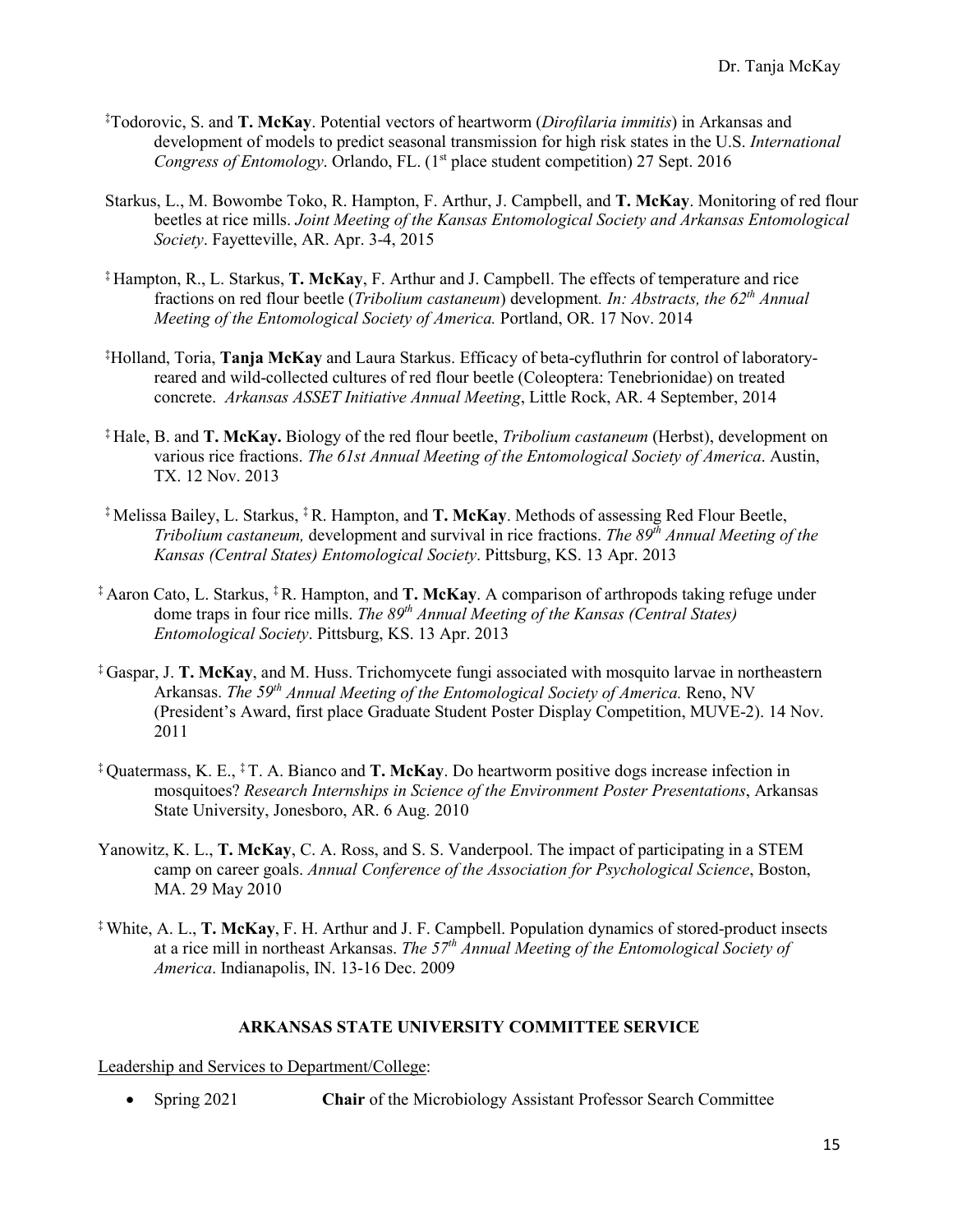|           | Present                 | Member of the Department of Biological Sciences Promotion, Retention<br>and Tenure Committee                |
|-----------|-------------------------|-------------------------------------------------------------------------------------------------------------|
| ٠         | Fall/Spring 2019-20     | <b>Committee Member, Dept. Biological Sciences' Chair Search</b>                                            |
| ٠         | Spring/Fall 2019        | <b>Chair</b> of the Environmental Scientist Search Committee                                                |
| $\bullet$ | Fall $2014$ – present   | Chair of the Environmental Sciences Program Committee, A-State                                              |
| $\bullet$ | Spring $2018$ – present | <b>Chair</b> of the Molecular Biosciences Program Committee, A-State                                        |
| $\bullet$ | Fall 2018 – present     | Member of the Graduate Council, A-State                                                                     |
| $\bullet$ | Spring 2017             | <b>Chair</b> of the Search Committee for Herpetology Position in the Dept. of<br><b>Biological Sciences</b> |
| ٠         | Spring 2011             | Chair of the Search Committee for Wildlife Position in the Dept. of<br><b>Biological Sciences</b>           |
| $\bullet$ | Spring 2013             | Member of the Search Committee for Ornithology position in the Dept. of<br><b>Biological Sciences</b>       |
| $\bullet$ | Fall 2010 - 2018        | Molecular Biosciences Graduate Program Committee                                                            |
|           |                         | <b>Committee Member</b>                                                                                     |
| $\bullet$ | Fall $2018 -$ Spring'20 | <b>Chair</b> of the Department of Biological Sciences Promotion, Retention<br>and Tenure Committee          |
| $\bullet$ | $2012 - 2015$           | Member of the College of Sciences and Mathematics Promotion and                                             |
|           | Fall 2018-present       | Tenure Committee                                                                                            |
| $\bullet$ | Sept. $2012$ – present  | Member of the Department of Biological Sciences Assessment Committee                                        |
| $\bullet$ | $2004 - 2015$           | Library Resource Coordinator                                                                                |

# Leadership and Services to A-State/Other Universities:

|           | • Fall $2019$ – present | <b>Chair's Council</b>                                                  |
|-----------|-------------------------|-------------------------------------------------------------------------|
|           |                         | Role: Represent the Environmental Sciences Program, College of Sciences |
|           |                         | & Mathematics                                                           |
| $\bullet$ | Fall 2010/2013          | <b>General Education Committee</b>                                      |
|           |                         | Role/Time commitment: Represented the College of Sciences $\&$          |
|           |                         | Mathematics. Met on a weekly or biweekly basis to discuss General       |
|           |                         | <b>Education curriculum</b>                                             |
| $\bullet$ | Fall $2011 - 2016$      | <b>Graduate Council</b>                                                 |
|           | Fall 2018 - present     | Role: Represent the Environmental Sciences Program, College of Sciences |
|           |                         | & Mathematics. Discuss graduate curriculum once a month                 |
| $\bullet$ | October 2010            | <b>Insect Festival</b> (University of Arkansas, Fayetteville, AR)       |
|           |                         | Role: Showed elementary and high school students stored-product insects |
|           |                         | and their importance                                                    |

# **OTHER PROFESSIONAL SERVICE AND ACTIVITIES (detailed since 2010)**

**Reviewed the Environmental Sciences Program,** Tennessee Technological University, Cookeville, TN, five-year review for state funding, Feb. 2019.

**Member of the Arkansas Mosquito and Vector Task Force** – Spring 2018 - Present.

**Sabbatical –** August 15 – December 29, 2017 – University of Queensland, Brisbane, Australia. Collaborated with Dr. Peter James, working on muscid fly parasitoids and potential control in cattle feedlots.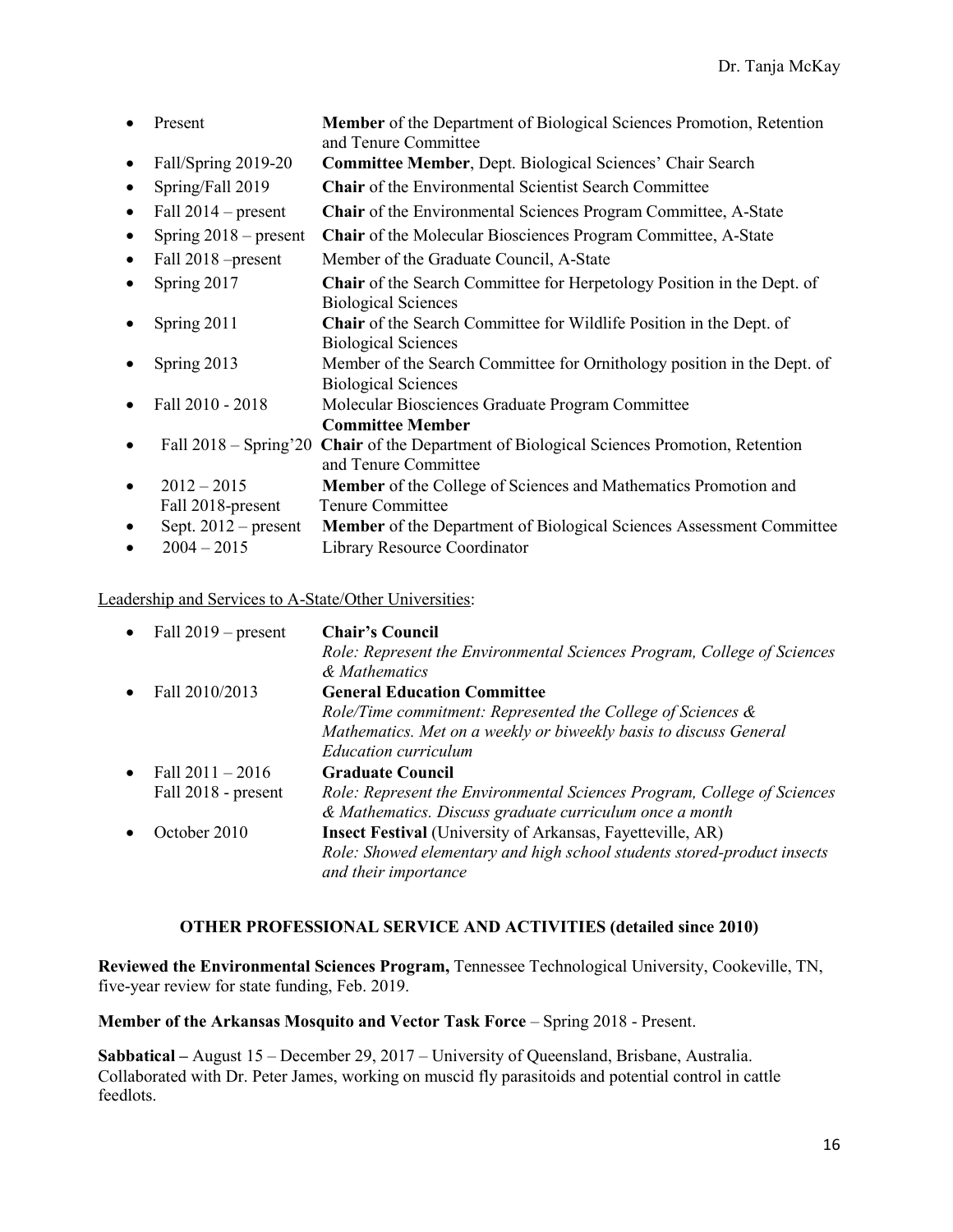**Grant Proposal Review –** USDA- National Food and Agriculture, Washington, DC. June 2017.

**Resolution's Committee for the Eastern Branch of the Entomological Society of America.** (March  $2016 -$ Fall 2016).

**Entomological Foundation Educator's Workshop Committee** (November 2015-2016).

**Entomological Foundation Teacher Workshop – STEMbugs** November 14, 2015. Two K-12 teacher workshops, held in Minneapolis, MN. Jello and insects.

**President** of the **Kansas (Central States) Entomological Society** (April 2011-12). Responsible for **Organizing the 88th Annual Meeting of the Kansas (Central States) Entomological Society,** at Arkansas State University, Jonesboro, AR (April 6, 2012). Responsible for all aspects of the meeting: registration, program arrangements, hotel arrangements, catering, and program agenda.

**Entomological Society of America, Membership Committee, Chair** (Fall 2009-2010). Worked with the committee to increase membership for the society. Organized several conference calls and organized the New Member Meet and Greet, Fall 2009 Annual Meeting in San Diego, CA.

**Subject Editor** (Veterinary Entomology) (2008 - Spring 2017) for the Journal of Economic Entomology.

**Journal Reviewer** (activity reported, 2009 - present). Annals of the Entomological Society; Journal of Agricultural and Urban Entomology; Journal of Stored Products Research; Condor; Annals of Applied Biology; Canadian Entomologist; Behavioral Ecology and Sociobiology; Environmental Entomology, Journal of Economic Entomology.

**Judge for Student poster/paper competitions at the Annual Entomological Society Meetings**. Annual Meeting of the Entomological Society of America (Vancouver, BC Nov. 2018; Portland, OR; Nov. 2014; Knoxville, TN, Nov. 2012; San Diego, CA, Dec.13, 2010)

**Heartworm Advisory Board Member** (International) for Novartis Animal Health (2010-2012)

**Reviewer** for the National Science Foundation Graduate Research Fellowship Program (January 2013)

**Review of a Grant Proposal** for BARD, the United States – Israel Binational Agricultural Research & Development Fund. November 2013

**Summer 2012. Companion Animal Parasite Council – (CAPC)** one of ~ 40 faculties invited from various institutions in the U.S. and Canada for a weekend discussion (Atlanta, GA) regarding heartworm, intestinal parasites and tick borne diseases. I was part of the heartworm group consisting of three entomologists, an epidemiologist, two veterinarians and two statisticians. We were successful in working together in discussing the key factors associated with heartworm/mosquitoes. We had access to CAPC's database which maps all positive heartworm dogs in the U.S. down to county level (in 2014 - over 6.6 million data points)[.http://www.capcvet.org/parasite-prevalence-maps/](http://www.capcvet.org/parasite-prevalence-maps/). With this data we were able to publish two papers to date.

# **PUBLIC RELATIONS: VISUAL MEDIA, NEWSPAPERS**

**Fall 2014** – Article in the Measure Magazine-The Research Publication of Arkansas State University; article entitled "Educate Inquiring Minds Want to Know", pp. 6-9

*Article highlights the work my colleagues and I have been doing with CSI: Classroom Science Investigations, an NSF sponsored program for junior and senior high school teachers and students*